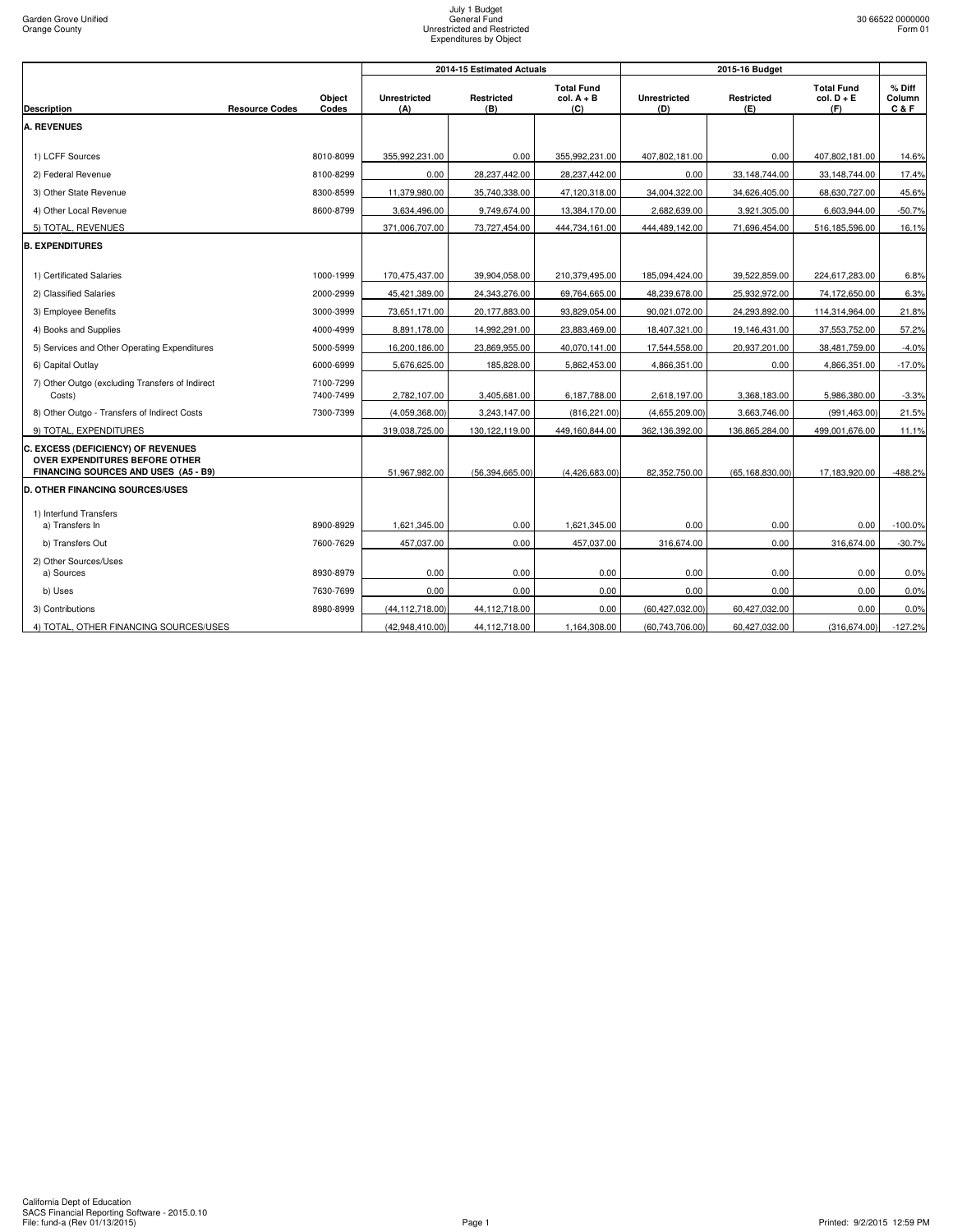|                                                          |                       |                 |                            | 2014-15 Estimated Actuals |                                          |                            | 2015-16 Budget    |                                          |                           |  |
|----------------------------------------------------------|-----------------------|-----------------|----------------------------|---------------------------|------------------------------------------|----------------------------|-------------------|------------------------------------------|---------------------------|--|
| <b>Description</b>                                       | <b>Resource Codes</b> | Object<br>Codes | <b>Unrestricted</b><br>(A) | Restricted<br>(B)         | <b>Total Fund</b><br>$col. A + B$<br>(C) | <b>Unrestricted</b><br>(D) | Restricted<br>(E) | <b>Total Fund</b><br>$col. D + E$<br>(F) | $%$ Diff<br>Column<br>C&F |  |
| E. NET INCREASE (DECREASE) IN FUND<br>BALANCE (C + D4)   |                       |                 | 9,019,572.00               | (12, 281, 947.00)         | (3,262,375.00)                           | 21,609,044.00              | (4,741,798.00)    | 16,867,246.00                            | $-617.0%$                 |  |
| <b>F. FUND BALANCE, RESERVES</b>                         |                       |                 |                            |                           |                                          |                            |                   |                                          |                           |  |
| 1) Beginning Fund Balance<br>a) As of July 1 - Unaudited |                       | 9791            | 69,673,509.00              | 17,023,745.00             | 86,697,254.00                            | 78,484,474.00              | 4,741,798.00      | 83,226,272.00                            | $-4.0%$                   |  |
| b) Audit Adjustments                                     |                       | 9793            | (208, 607.00)              | 0.00                      | (208, 607.00)                            | 0.00                       | 0.00              | 0.00                                     | $-100.0%$                 |  |
| c) As of July 1 - Audited ( $F1a + F1b$ )                |                       |                 | 69,464,902.00              | 17,023,745.00             | 86,488,647.00                            | 78,484,474.00              | 4,741,798.00      | 83,226,272.00                            | $-3.8%$                   |  |
| d) Other Restatements                                    |                       | 9795            | 0.00                       | 0.00                      | 0.00                                     | 0.00                       | 0.00              | 0.00                                     | 0.0%                      |  |
| e) Adjusted Beginning Balance (F1c + F1d)                |                       |                 | 69,464,902.00              | 17,023,745.00             | 86,488,647.00                            | 78.484.474.00              | 4,741,798.00      | 83.226.272.00                            | $-3.8%$                   |  |
| 2) Ending Balance, June 30 (E + F1e)                     |                       |                 | 78,484,474.00              | 4,741,798.00              | 83,226,272.00                            | 100,093,518.00             | 0.00              | 100,093,518.00                           | 20.3%                     |  |
| Components of Ending Fund Balance<br>a) Nonspendable     |                       |                 |                            |                           |                                          |                            |                   |                                          |                           |  |
| Revolving Cash                                           |                       | 9711            | 200,000.00                 | 0.00                      | 200,000.00                               | 200,000.00                 | 0.00              | 200,000.00                               | 0.0%                      |  |
| <b>Stores</b>                                            |                       | 9712            | 658,318.00                 | 0.00                      | 658,318.00                               | 658,318.00                 | 0.00              | 658,318.00                               | 0.0%                      |  |
| <b>Prepaid Expenditures</b>                              |                       | 9713            | 0.00                       | 0.00                      | 0.00                                     | 0.00                       | 0.00              | 0.00                                     | 0.0%                      |  |
| All Others                                               |                       | 9719            | 0.00                       | 0.00                      | 0.00                                     | 0.00                       | 0.00              | 0.00                                     | 0.0%                      |  |
| b) Restricted                                            |                       | 9740            | 0.00                       | 4,741,798.00              | 4,741,798.00                             | 0.00                       | 0.00              | 0.00                                     | $-100.0%$                 |  |
| c) Committed<br><b>Stabilization Arrangements</b>        |                       | 9750            | 27,000,000.00              | 0.00                      | 27,000,000.00                            | 30,000,000.00              | 0.00              | 30,000,000.00                            | 11.1%                     |  |
| <b>Other Commitments</b>                                 |                       | 9760            | 0.00                       | 0.00                      | 0.00                                     | 0.00                       | 0.00              | 0.00                                     | 0.0%                      |  |
| d) Assigned                                              |                       |                 |                            |                           |                                          |                            |                   |                                          |                           |  |
| Other Assignments                                        |                       | 9780            | 41,626,156.00              | 0.00                      | 41,626,156.00                            | 59,235,200.00              | 0.00              | 59,235,200.00                            | 42.3%                     |  |
| e) Unassigned/unappropriated                             |                       |                 |                            |                           |                                          |                            |                   |                                          |                           |  |
| Reserve for Economic Uncertainties                       |                       | 9789            | 9,000,000.00               | 0.00                      | 9,000,000.00                             | 10,000,000.00              | 0.00              | 10,000,000.00                            | 11.1%                     |  |
| Unassigned/Unappropriated Amount                         |                       | 9790            | 0.00                       | 0.00                      | 0.00                                     | 0.00                       | 0.00              | 0.00                                     | 0.0%                      |  |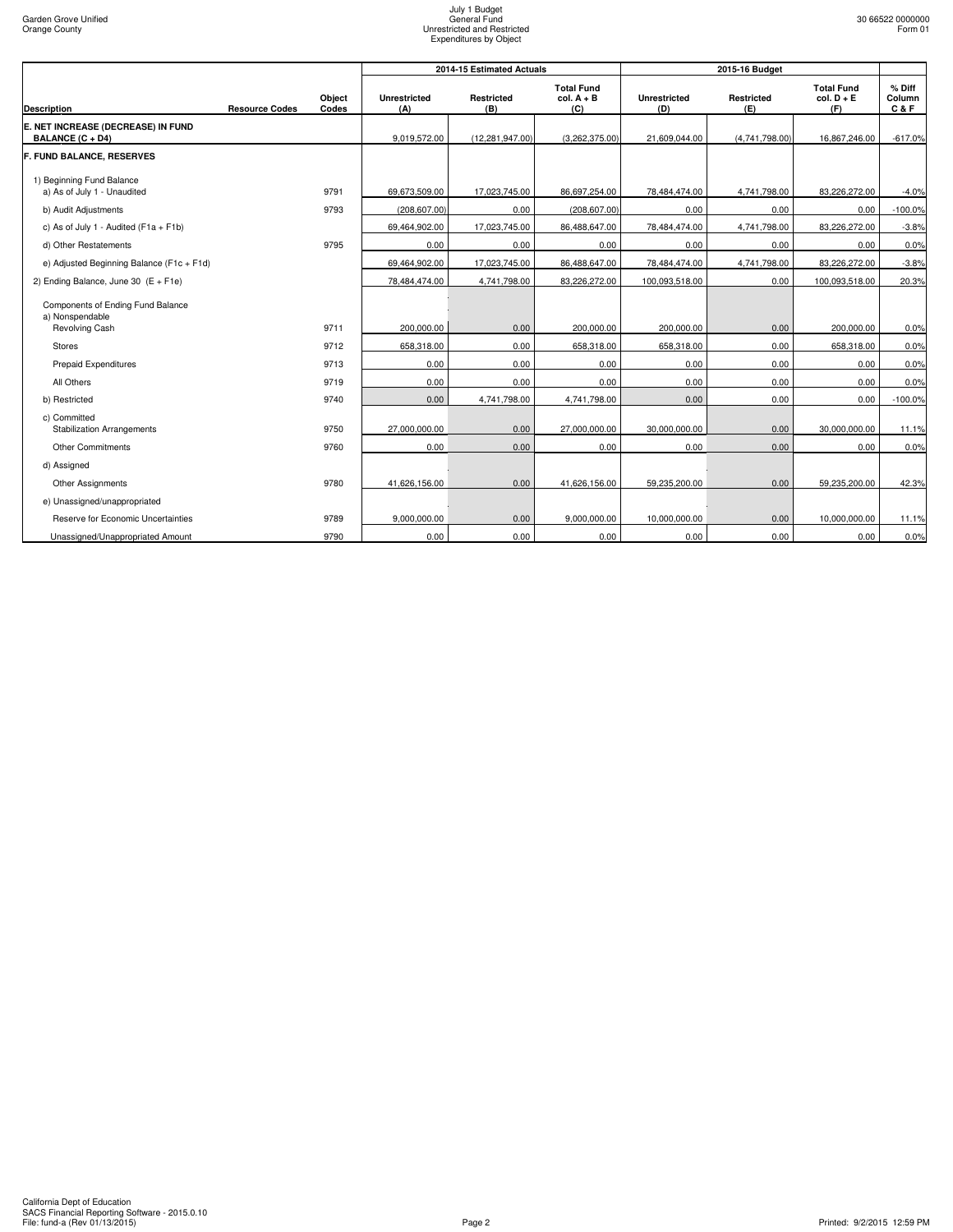|                                                         |                       | Object<br>Codes |                            | 2014-15 Estimated Actuals |                                          |                     | 2015-16 Budget    |                                          |                           |
|---------------------------------------------------------|-----------------------|-----------------|----------------------------|---------------------------|------------------------------------------|---------------------|-------------------|------------------------------------------|---------------------------|
| <b>Description</b>                                      | <b>Resource Codes</b> |                 | <b>Unrestricted</b><br>(A) | Restricted<br>(B)         | <b>Total Fund</b><br>$col. A + B$<br>(C) | Unrestricted<br>(D) | Restricted<br>(E) | <b>Total Fund</b><br>$col. D + E$<br>(F) | % Diff<br>Column<br>C & F |
| <b>G. ASSETS</b>                                        |                       |                 |                            |                           |                                          |                     |                   |                                          |                           |
| 1) Cash                                                 |                       |                 |                            |                           |                                          |                     |                   |                                          |                           |
| a) in County Treasury                                   |                       | 9110            | 0.00                       | 0.00                      | 0.00                                     |                     |                   |                                          |                           |
| 1) Fair Value Adjustment to Cash in County Treasury     |                       | 9111            | 0.00                       | 0.00                      | 0.00                                     |                     |                   |                                          |                           |
| b) in Banks                                             |                       | 9120            | 0.00                       | 0.00                      | 0.00                                     |                     |                   |                                          |                           |
| c) in Revolving Fund                                    |                       | 9130            | 0.00                       | 0.00                      | 0.00                                     |                     |                   |                                          |                           |
| d) with Fiscal Agent                                    |                       | 9135            | 0.00                       | 0.00                      | 0.00                                     |                     |                   |                                          |                           |
| e) collections awaiting deposit                         |                       | 9140            | 0.00                       | 0.00                      | 0.00                                     |                     |                   |                                          |                           |
| 2) Investments                                          |                       | 9150            | 0.00                       | 0.00                      | 0.00                                     |                     |                   |                                          |                           |
| 3) Accounts Receivable                                  |                       | 9200            | 0.00                       | 0.00                      | 0.00                                     |                     |                   |                                          |                           |
| 4) Due from Grantor Government                          |                       | 9290            | 0.00                       | 0.00                      | 0.00                                     |                     |                   |                                          |                           |
| 5) Due from Other Funds                                 |                       | 9310            | 0.00                       | 0.00                      | 0.00                                     |                     |                   |                                          |                           |
| 6) Stores                                               |                       | 9320            | 0.00                       | 0.00                      | 0.00                                     |                     |                   |                                          |                           |
| 7) Prepaid Expenditures                                 |                       | 9330            | 0.00                       | 0.00                      | 0.00                                     |                     |                   |                                          |                           |
| 8) Other Current Assets                                 |                       | 9340            | 0.00                       | 0.00                      | 0.00                                     |                     |                   |                                          |                           |
| 9) TOTAL, ASSETS                                        |                       |                 | 0.00                       | 0.00                      | 0.00                                     |                     |                   |                                          |                           |
| H. DEFERRED OUTFLOWS OF RESOURCES                       |                       |                 |                            |                           |                                          |                     |                   |                                          |                           |
| 1) Deferred Outflows of Resources                       |                       | 9490            | 0.00                       | 0.00                      | 0.00                                     |                     |                   |                                          |                           |
| 2) TOTAL, DEFERRED OUTFLOWS                             |                       |                 | 0.00                       | 0.00                      | 0.00                                     |                     |                   |                                          |                           |
| . LIABILITIES                                           |                       |                 |                            |                           |                                          |                     |                   |                                          |                           |
| 1) Accounts Payable                                     |                       | 9500            | 0.00                       | 0.00                      | 0.00                                     |                     |                   |                                          |                           |
| 2) Due to Grantor Governments                           |                       | 9590            | 0.00                       | 0.00                      | 0.00                                     |                     |                   |                                          |                           |
| 3) Due to Other Funds                                   |                       | 9610            | 0.00                       | 0.00                      | 0.00                                     |                     |                   |                                          |                           |
| 4) Current Loans                                        |                       | 9640            | 0.00                       | 0.00                      | 0.00                                     |                     |                   |                                          |                           |
| 5) Unearned Revenue                                     |                       | 9650            | 0.00                       | 0.00                      | 0.00                                     |                     |                   |                                          |                           |
| 6) TOTAL, LIABILITIES                                   |                       |                 | 0.00                       | 0.00                      | 0.00                                     |                     |                   |                                          |                           |
| <b>J. DEFERRED INFLOWS OF RESOURCES</b>                 |                       |                 |                            |                           |                                          |                     |                   |                                          |                           |
| 1) Deferred Inflows of Resources                        |                       | 9690            | 0.00                       | 0.00                      | 0.00                                     |                     |                   |                                          |                           |
| 2) TOTAL, DEFERRED INFLOWS                              |                       |                 | 0.00                       | 0.00                      | 0.00                                     |                     |                   |                                          |                           |
| K. FUND EQUITY                                          |                       |                 |                            |                           |                                          |                     |                   |                                          |                           |
| Ending Fund Balance, June 30<br>$(G9 + H2) - (16 + J2)$ |                       |                 | 0.00                       | 0.00                      | 0.00                                     |                     |                   |                                          |                           |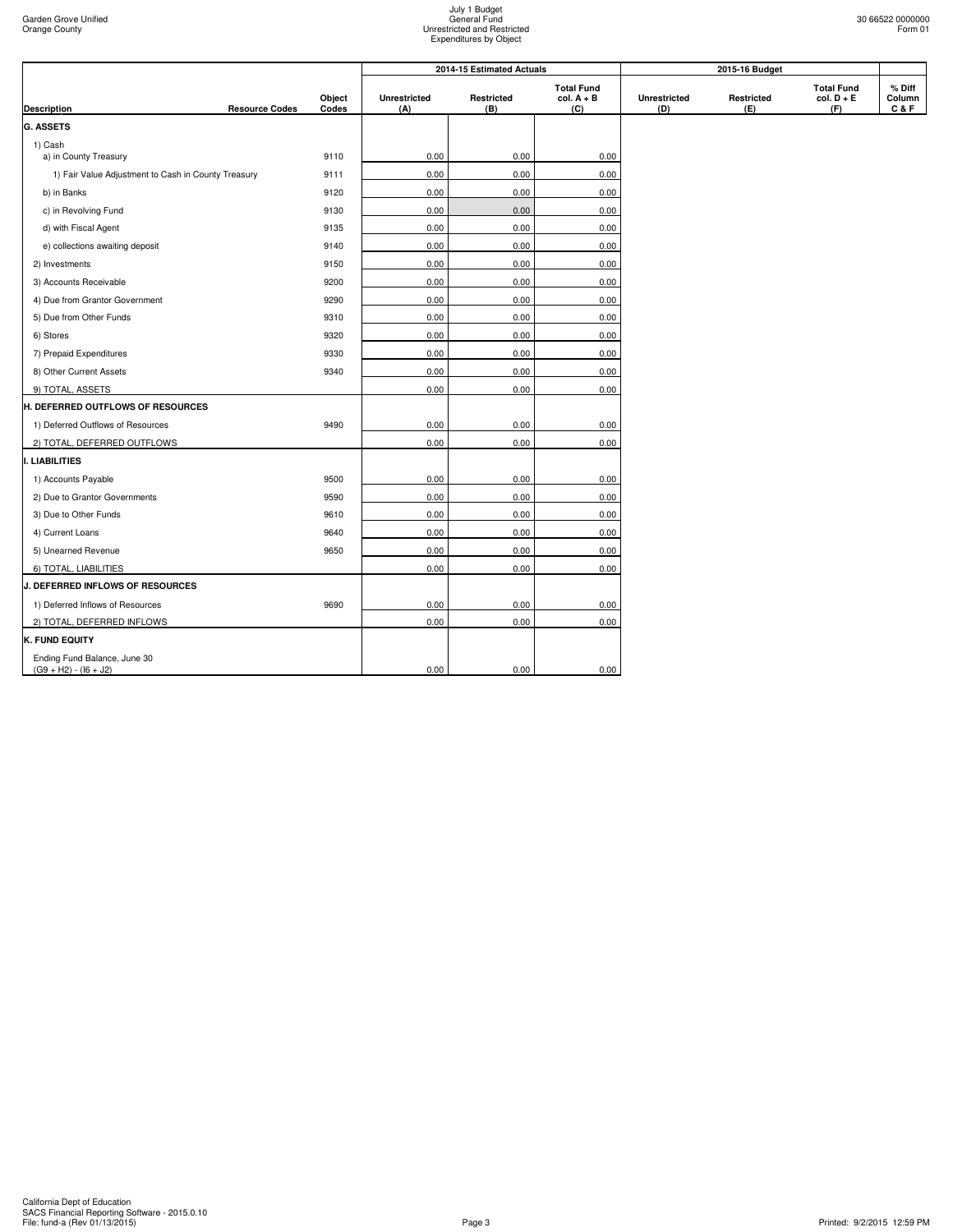| <b>Total Fund</b><br><b>Total Fund</b><br>% Diff<br>Object<br><b>Unrestricted</b><br>Restricted<br>$col. A + B$<br><b>Unrestricted</b><br>Restricted<br>$col. D + E$<br>Column<br><b>Resource Codes</b><br>Codes<br>(A)<br>(B)<br>(C)<br>(D)<br>(E)<br>(F)<br>C & F<br><b>Description</b><br><b>LCFF SOURCES</b><br>Principal Apportionment<br>8011<br>225,902,339.00<br>225,902,339.00<br>0.00<br>287,231,645.00<br>27.1%<br>State Aid - Current Year<br>0.00<br>287,231,645.00<br>53,925,789.00<br>0.00<br>53,925,789.00<br>53,925,789.00<br>0.00<br>53,925,789.00<br>0.0%<br>Education Protection Account State Aid - Current Year<br>8012<br>0.00<br>0.0%<br>State Aid - Prior Years<br>8019<br>0.00<br>0.00<br>0.00<br>0.00<br>0.00<br><b>Tax Relief Subventions</b><br>8021<br>518,363.00<br>518,363.00<br>0.0%<br>518,363.00<br>0.00<br>518,363.00<br>0.00<br>Homeowners' Exemptions<br>8022<br>0.00<br>0.00<br>0.00<br>0.00<br>0.00<br>0.00<br>0.0%<br>Timber Yield Tax<br>0.00<br>0.00<br>0.00<br>0.00<br>0.00<br>0.0%<br>Other Subventions/In-Lieu Taxes<br>8029<br>0.00<br>County & District Taxes<br>65,539,057.00<br>65,539,057.00<br>0.0%<br>Secured Roll Taxes<br>8041<br>0.00<br>65,539,057.00<br>65,539,057.00<br>0.00<br><b>Unsecured Roll Taxes</b><br>0.00<br>2,305,479.00<br>0.00<br>2,305,479.00<br>0.0%<br>8042<br>2,305,479.00<br>2,305,479.00<br>1,290,547.00<br>1,290,547.00<br>1,290,547.00<br>0.00<br>1,290,547.00<br>0.0%<br>Prior Years' Taxes<br>8043<br>0.00<br>8044<br>2,827,825.00<br>0.00<br>2,827,825.00<br>2,827,825.00<br>0.00<br>2,827,825.00<br>0.0%<br><b>Supplemental Taxes</b><br><b>Education Revenue Augmentation</b><br>0.00<br>Fund (ERAF)<br>8045<br>(336, 524.00)<br>0.00<br>(336, 524.00)<br>(336, 524.00)<br>(336, 524.00)<br>0.0%<br>Community Redevelopment Funds<br>(SB 617/699/1992)<br>8047<br>7,481,557.00<br>0.00<br>7,481,557.00<br>0.00<br>0.00<br>0.00<br>$-100.0\%$<br>Penalties and Interest from<br>0.00<br>0.00<br>0.00<br>8048<br>0.00<br>0.00<br>0.00<br>0.0%<br><b>Delinquent Taxes</b><br>Miscellaneous Funds (EC 41604)<br>0.00<br>0.00<br>0.00<br>0.0%<br>Royalties and Bonuses<br>8081<br>0.00<br>0.00<br>0.00<br>0.00<br>0.00<br>0.00<br>0.00<br>0.00<br>0.00<br>0.0%<br>Other In-Lieu Taxes<br>8082<br>Less: Non-LCFF<br>8089<br>0.00<br>0.00<br>0.00<br>0.00<br>0.00<br>0.00<br>0.0%<br>(50%) Adjustment<br>Subtotal, LCFF Sources<br>0.00<br>0.00<br>359,454,432.00<br>359,454,432.00<br>413,302,181.00<br>413,302,181.00<br>15.0%<br><b>LCFF Transfers</b><br>Unrestricted LCFF Transfers -<br>(5,500,000.00)<br>(5,500,000.00)<br>58.9%<br><b>Current Year</b><br>0000<br>8091<br>(3,462,201.00)<br>(3,462,201.00)<br>All Other LCFF Transfers -<br>All Other<br>8091<br>0.00<br>0.00<br>0.00<br>0.00<br>0.00<br>0.00<br>0.0%<br><b>Current Year</b><br>Transfers to Charter Schools in Lieu of Property Taxes<br>8096<br>0.00<br>0.00<br>0.00<br>0.00<br>0.00<br>0.00<br>0.0%<br>0.00<br>0.00<br>0.00<br>0.00<br>0.00<br>0.0%<br>8097<br>0.00<br><b>Property Taxes Transfers</b><br>0.00<br>0.00<br>0.00<br>0.00<br>0.00<br>0.00<br>0.0%<br>LCFF/Revenue Limit Transfers - Prior Years<br>8099<br>355,992,231.00<br>0.00<br>355,992,231.00<br>407,802,181.00<br>0.00<br>407,802,181.00<br>14.6%<br>TOTAL, LCFF SOURCES<br>0.00<br>0.00<br>0.0%<br>Maintenance and Operations<br>8110<br>0.00<br>0.00<br>0.00<br>0.00<br>0.00<br>7,935,573.00<br>7,935,573.00<br><b>Special Education Entitlement</b><br>8181<br>7,935,573.00<br>0.00<br>7,935,573.00<br>0.0%<br>0.00<br>Special Education Discretionary Grants<br>8182<br>0.00<br>1,088,734.00<br>1,088,734.00<br>1,097,289.00<br>1,097,289.00<br>0.8%<br>8220<br>0.00<br>0.00<br>0.00<br>0.00<br>0.00<br>0.00<br>0.0%<br><b>Child Nutrition Programs</b><br>0.00<br>0.00<br>0.00<br>0.00<br>0.0%<br>Forest Reserve Funds<br>8260<br>0.00<br>0.00<br>Flood Control Funds<br>8270<br>0.00<br>0.00<br>0.00<br>0.00<br>0.00<br>0.00<br>0.0%<br>Wildlife Reserve Funds<br>8280<br>0.00<br>0.00<br>0.00<br>0.00<br>0.00<br>0.00<br>0.0%<br>0.00<br>8281<br>0.00<br>0.00<br>0.00<br>0.00<br>0.00<br>0.0%<br><b>FEMA</b><br>0.00<br>0.00<br>Interagency Contracts Between LEAs<br>8285<br>0.00<br>0.00<br>0.00<br>0.00<br>0.0%<br>Pass-Through Revenues from<br><b>Federal Sources</b><br>8287<br>0.00<br>0.00<br>0.00<br>0.00<br>0.00<br>0.00<br>0.0%<br>NCLB: Title I, Part A, Basic Grants Low-<br>Income and Neglected<br>3010<br>8290<br>12,722,638.00<br>12,722,638.00<br>15,183,933.00<br>15,183,933.00<br>19.3%<br>NCLB: Title I, Part D, Local Delinquent<br>0.0%<br>3025<br>8290<br>0.00<br>0.00<br>0.00<br>0.00<br>Programs<br>NCLB: Title II, Part A, Teacher Quality<br>4035<br>8290<br>1,670,027.00<br>1,670,027.00<br>4,308,134.00<br>4,308,134.00<br>158.0%<br>NCLB: Title III, Immigrant Education<br>4201<br>8290<br>139,574.00<br>139,574.00<br>139,574.00<br>139,574.00<br>0.0%<br>Program |                        |  | 2014-15 Estimated Actuals<br>2015-16 Budget |  |  |  |  |  |  |
|----------------------------------------------------------------------------------------------------------------------------------------------------------------------------------------------------------------------------------------------------------------------------------------------------------------------------------------------------------------------------------------------------------------------------------------------------------------------------------------------------------------------------------------------------------------------------------------------------------------------------------------------------------------------------------------------------------------------------------------------------------------------------------------------------------------------------------------------------------------------------------------------------------------------------------------------------------------------------------------------------------------------------------------------------------------------------------------------------------------------------------------------------------------------------------------------------------------------------------------------------------------------------------------------------------------------------------------------------------------------------------------------------------------------------------------------------------------------------------------------------------------------------------------------------------------------------------------------------------------------------------------------------------------------------------------------------------------------------------------------------------------------------------------------------------------------------------------------------------------------------------------------------------------------------------------------------------------------------------------------------------------------------------------------------------------------------------------------------------------------------------------------------------------------------------------------------------------------------------------------------------------------------------------------------------------------------------------------------------------------------------------------------------------------------------------------------------------------------------------------------------------------------------------------------------------------------------------------------------------------------------------------------------------------------------------------------------------------------------------------------------------------------------------------------------------------------------------------------------------------------------------------------------------------------------------------------------------------------------------------------------------------------------------------------------------------------------------------------------------------------------------------------------------------------------------------------------------------------------------------------------------------------------------------------------------------------------------------------------------------------------------------------------------------------------------------------------------------------------------------------------------------------------------------------------------------------------------------------------------------------------------------------------------------------------------------------------------------------------------------------------------------------------------------------------------------------------------------------------------------------------------------------------------------------------------------------------------------------------------------------------------------------------------------------------------------------------------------------------------------------------------------------------------------------------------------------------------------------------------------------------------------------------------------------------------------------------------------------------------------------------------------------------------------------------------------------------------------------------------------------------------------------------------------------------------------------------------------------------------------------------------------------------------------------------------------------------------------------------------------------------------------------------------------------------------------------------------------------------------------------------------------------------------------------------------|------------------------|--|---------------------------------------------|--|--|--|--|--|--|
|                                                                                                                                                                                                                                                                                                                                                                                                                                                                                                                                                                                                                                                                                                                                                                                                                                                                                                                                                                                                                                                                                                                                                                                                                                                                                                                                                                                                                                                                                                                                                                                                                                                                                                                                                                                                                                                                                                                                                                                                                                                                                                                                                                                                                                                                                                                                                                                                                                                                                                                                                                                                                                                                                                                                                                                                                                                                                                                                                                                                                                                                                                                                                                                                                                                                                                                                                                                                                                                                                                                                                                                                                                                                                                                                                                                                                                                                                                                                                                                                                                                                                                                                                                                                                                                                                                                                                                                                                                                                                                                                                                                                                                                                                                                                                                                                                                                                                                                                        |                        |  |                                             |  |  |  |  |  |  |
|                                                                                                                                                                                                                                                                                                                                                                                                                                                                                                                                                                                                                                                                                                                                                                                                                                                                                                                                                                                                                                                                                                                                                                                                                                                                                                                                                                                                                                                                                                                                                                                                                                                                                                                                                                                                                                                                                                                                                                                                                                                                                                                                                                                                                                                                                                                                                                                                                                                                                                                                                                                                                                                                                                                                                                                                                                                                                                                                                                                                                                                                                                                                                                                                                                                                                                                                                                                                                                                                                                                                                                                                                                                                                                                                                                                                                                                                                                                                                                                                                                                                                                                                                                                                                                                                                                                                                                                                                                                                                                                                                                                                                                                                                                                                                                                                                                                                                                                                        |                        |  |                                             |  |  |  |  |  |  |
|                                                                                                                                                                                                                                                                                                                                                                                                                                                                                                                                                                                                                                                                                                                                                                                                                                                                                                                                                                                                                                                                                                                                                                                                                                                                                                                                                                                                                                                                                                                                                                                                                                                                                                                                                                                                                                                                                                                                                                                                                                                                                                                                                                                                                                                                                                                                                                                                                                                                                                                                                                                                                                                                                                                                                                                                                                                                                                                                                                                                                                                                                                                                                                                                                                                                                                                                                                                                                                                                                                                                                                                                                                                                                                                                                                                                                                                                                                                                                                                                                                                                                                                                                                                                                                                                                                                                                                                                                                                                                                                                                                                                                                                                                                                                                                                                                                                                                                                                        |                        |  |                                             |  |  |  |  |  |  |
|                                                                                                                                                                                                                                                                                                                                                                                                                                                                                                                                                                                                                                                                                                                                                                                                                                                                                                                                                                                                                                                                                                                                                                                                                                                                                                                                                                                                                                                                                                                                                                                                                                                                                                                                                                                                                                                                                                                                                                                                                                                                                                                                                                                                                                                                                                                                                                                                                                                                                                                                                                                                                                                                                                                                                                                                                                                                                                                                                                                                                                                                                                                                                                                                                                                                                                                                                                                                                                                                                                                                                                                                                                                                                                                                                                                                                                                                                                                                                                                                                                                                                                                                                                                                                                                                                                                                                                                                                                                                                                                                                                                                                                                                                                                                                                                                                                                                                                                                        |                        |  |                                             |  |  |  |  |  |  |
|                                                                                                                                                                                                                                                                                                                                                                                                                                                                                                                                                                                                                                                                                                                                                                                                                                                                                                                                                                                                                                                                                                                                                                                                                                                                                                                                                                                                                                                                                                                                                                                                                                                                                                                                                                                                                                                                                                                                                                                                                                                                                                                                                                                                                                                                                                                                                                                                                                                                                                                                                                                                                                                                                                                                                                                                                                                                                                                                                                                                                                                                                                                                                                                                                                                                                                                                                                                                                                                                                                                                                                                                                                                                                                                                                                                                                                                                                                                                                                                                                                                                                                                                                                                                                                                                                                                                                                                                                                                                                                                                                                                                                                                                                                                                                                                                                                                                                                                                        |                        |  |                                             |  |  |  |  |  |  |
|                                                                                                                                                                                                                                                                                                                                                                                                                                                                                                                                                                                                                                                                                                                                                                                                                                                                                                                                                                                                                                                                                                                                                                                                                                                                                                                                                                                                                                                                                                                                                                                                                                                                                                                                                                                                                                                                                                                                                                                                                                                                                                                                                                                                                                                                                                                                                                                                                                                                                                                                                                                                                                                                                                                                                                                                                                                                                                                                                                                                                                                                                                                                                                                                                                                                                                                                                                                                                                                                                                                                                                                                                                                                                                                                                                                                                                                                                                                                                                                                                                                                                                                                                                                                                                                                                                                                                                                                                                                                                                                                                                                                                                                                                                                                                                                                                                                                                                                                        |                        |  |                                             |  |  |  |  |  |  |
|                                                                                                                                                                                                                                                                                                                                                                                                                                                                                                                                                                                                                                                                                                                                                                                                                                                                                                                                                                                                                                                                                                                                                                                                                                                                                                                                                                                                                                                                                                                                                                                                                                                                                                                                                                                                                                                                                                                                                                                                                                                                                                                                                                                                                                                                                                                                                                                                                                                                                                                                                                                                                                                                                                                                                                                                                                                                                                                                                                                                                                                                                                                                                                                                                                                                                                                                                                                                                                                                                                                                                                                                                                                                                                                                                                                                                                                                                                                                                                                                                                                                                                                                                                                                                                                                                                                                                                                                                                                                                                                                                                                                                                                                                                                                                                                                                                                                                                                                        |                        |  |                                             |  |  |  |  |  |  |
|                                                                                                                                                                                                                                                                                                                                                                                                                                                                                                                                                                                                                                                                                                                                                                                                                                                                                                                                                                                                                                                                                                                                                                                                                                                                                                                                                                                                                                                                                                                                                                                                                                                                                                                                                                                                                                                                                                                                                                                                                                                                                                                                                                                                                                                                                                                                                                                                                                                                                                                                                                                                                                                                                                                                                                                                                                                                                                                                                                                                                                                                                                                                                                                                                                                                                                                                                                                                                                                                                                                                                                                                                                                                                                                                                                                                                                                                                                                                                                                                                                                                                                                                                                                                                                                                                                                                                                                                                                                                                                                                                                                                                                                                                                                                                                                                                                                                                                                                        |                        |  |                                             |  |  |  |  |  |  |
|                                                                                                                                                                                                                                                                                                                                                                                                                                                                                                                                                                                                                                                                                                                                                                                                                                                                                                                                                                                                                                                                                                                                                                                                                                                                                                                                                                                                                                                                                                                                                                                                                                                                                                                                                                                                                                                                                                                                                                                                                                                                                                                                                                                                                                                                                                                                                                                                                                                                                                                                                                                                                                                                                                                                                                                                                                                                                                                                                                                                                                                                                                                                                                                                                                                                                                                                                                                                                                                                                                                                                                                                                                                                                                                                                                                                                                                                                                                                                                                                                                                                                                                                                                                                                                                                                                                                                                                                                                                                                                                                                                                                                                                                                                                                                                                                                                                                                                                                        |                        |  |                                             |  |  |  |  |  |  |
|                                                                                                                                                                                                                                                                                                                                                                                                                                                                                                                                                                                                                                                                                                                                                                                                                                                                                                                                                                                                                                                                                                                                                                                                                                                                                                                                                                                                                                                                                                                                                                                                                                                                                                                                                                                                                                                                                                                                                                                                                                                                                                                                                                                                                                                                                                                                                                                                                                                                                                                                                                                                                                                                                                                                                                                                                                                                                                                                                                                                                                                                                                                                                                                                                                                                                                                                                                                                                                                                                                                                                                                                                                                                                                                                                                                                                                                                                                                                                                                                                                                                                                                                                                                                                                                                                                                                                                                                                                                                                                                                                                                                                                                                                                                                                                                                                                                                                                                                        |                        |  |                                             |  |  |  |  |  |  |
|                                                                                                                                                                                                                                                                                                                                                                                                                                                                                                                                                                                                                                                                                                                                                                                                                                                                                                                                                                                                                                                                                                                                                                                                                                                                                                                                                                                                                                                                                                                                                                                                                                                                                                                                                                                                                                                                                                                                                                                                                                                                                                                                                                                                                                                                                                                                                                                                                                                                                                                                                                                                                                                                                                                                                                                                                                                                                                                                                                                                                                                                                                                                                                                                                                                                                                                                                                                                                                                                                                                                                                                                                                                                                                                                                                                                                                                                                                                                                                                                                                                                                                                                                                                                                                                                                                                                                                                                                                                                                                                                                                                                                                                                                                                                                                                                                                                                                                                                        |                        |  |                                             |  |  |  |  |  |  |
|                                                                                                                                                                                                                                                                                                                                                                                                                                                                                                                                                                                                                                                                                                                                                                                                                                                                                                                                                                                                                                                                                                                                                                                                                                                                                                                                                                                                                                                                                                                                                                                                                                                                                                                                                                                                                                                                                                                                                                                                                                                                                                                                                                                                                                                                                                                                                                                                                                                                                                                                                                                                                                                                                                                                                                                                                                                                                                                                                                                                                                                                                                                                                                                                                                                                                                                                                                                                                                                                                                                                                                                                                                                                                                                                                                                                                                                                                                                                                                                                                                                                                                                                                                                                                                                                                                                                                                                                                                                                                                                                                                                                                                                                                                                                                                                                                                                                                                                                        |                        |  |                                             |  |  |  |  |  |  |
|                                                                                                                                                                                                                                                                                                                                                                                                                                                                                                                                                                                                                                                                                                                                                                                                                                                                                                                                                                                                                                                                                                                                                                                                                                                                                                                                                                                                                                                                                                                                                                                                                                                                                                                                                                                                                                                                                                                                                                                                                                                                                                                                                                                                                                                                                                                                                                                                                                                                                                                                                                                                                                                                                                                                                                                                                                                                                                                                                                                                                                                                                                                                                                                                                                                                                                                                                                                                                                                                                                                                                                                                                                                                                                                                                                                                                                                                                                                                                                                                                                                                                                                                                                                                                                                                                                                                                                                                                                                                                                                                                                                                                                                                                                                                                                                                                                                                                                                                        |                        |  |                                             |  |  |  |  |  |  |
|                                                                                                                                                                                                                                                                                                                                                                                                                                                                                                                                                                                                                                                                                                                                                                                                                                                                                                                                                                                                                                                                                                                                                                                                                                                                                                                                                                                                                                                                                                                                                                                                                                                                                                                                                                                                                                                                                                                                                                                                                                                                                                                                                                                                                                                                                                                                                                                                                                                                                                                                                                                                                                                                                                                                                                                                                                                                                                                                                                                                                                                                                                                                                                                                                                                                                                                                                                                                                                                                                                                                                                                                                                                                                                                                                                                                                                                                                                                                                                                                                                                                                                                                                                                                                                                                                                                                                                                                                                                                                                                                                                                                                                                                                                                                                                                                                                                                                                                                        |                        |  |                                             |  |  |  |  |  |  |
|                                                                                                                                                                                                                                                                                                                                                                                                                                                                                                                                                                                                                                                                                                                                                                                                                                                                                                                                                                                                                                                                                                                                                                                                                                                                                                                                                                                                                                                                                                                                                                                                                                                                                                                                                                                                                                                                                                                                                                                                                                                                                                                                                                                                                                                                                                                                                                                                                                                                                                                                                                                                                                                                                                                                                                                                                                                                                                                                                                                                                                                                                                                                                                                                                                                                                                                                                                                                                                                                                                                                                                                                                                                                                                                                                                                                                                                                                                                                                                                                                                                                                                                                                                                                                                                                                                                                                                                                                                                                                                                                                                                                                                                                                                                                                                                                                                                                                                                                        |                        |  |                                             |  |  |  |  |  |  |
|                                                                                                                                                                                                                                                                                                                                                                                                                                                                                                                                                                                                                                                                                                                                                                                                                                                                                                                                                                                                                                                                                                                                                                                                                                                                                                                                                                                                                                                                                                                                                                                                                                                                                                                                                                                                                                                                                                                                                                                                                                                                                                                                                                                                                                                                                                                                                                                                                                                                                                                                                                                                                                                                                                                                                                                                                                                                                                                                                                                                                                                                                                                                                                                                                                                                                                                                                                                                                                                                                                                                                                                                                                                                                                                                                                                                                                                                                                                                                                                                                                                                                                                                                                                                                                                                                                                                                                                                                                                                                                                                                                                                                                                                                                                                                                                                                                                                                                                                        |                        |  |                                             |  |  |  |  |  |  |
|                                                                                                                                                                                                                                                                                                                                                                                                                                                                                                                                                                                                                                                                                                                                                                                                                                                                                                                                                                                                                                                                                                                                                                                                                                                                                                                                                                                                                                                                                                                                                                                                                                                                                                                                                                                                                                                                                                                                                                                                                                                                                                                                                                                                                                                                                                                                                                                                                                                                                                                                                                                                                                                                                                                                                                                                                                                                                                                                                                                                                                                                                                                                                                                                                                                                                                                                                                                                                                                                                                                                                                                                                                                                                                                                                                                                                                                                                                                                                                                                                                                                                                                                                                                                                                                                                                                                                                                                                                                                                                                                                                                                                                                                                                                                                                                                                                                                                                                                        |                        |  |                                             |  |  |  |  |  |  |
|                                                                                                                                                                                                                                                                                                                                                                                                                                                                                                                                                                                                                                                                                                                                                                                                                                                                                                                                                                                                                                                                                                                                                                                                                                                                                                                                                                                                                                                                                                                                                                                                                                                                                                                                                                                                                                                                                                                                                                                                                                                                                                                                                                                                                                                                                                                                                                                                                                                                                                                                                                                                                                                                                                                                                                                                                                                                                                                                                                                                                                                                                                                                                                                                                                                                                                                                                                                                                                                                                                                                                                                                                                                                                                                                                                                                                                                                                                                                                                                                                                                                                                                                                                                                                                                                                                                                                                                                                                                                                                                                                                                                                                                                                                                                                                                                                                                                                                                                        |                        |  |                                             |  |  |  |  |  |  |
|                                                                                                                                                                                                                                                                                                                                                                                                                                                                                                                                                                                                                                                                                                                                                                                                                                                                                                                                                                                                                                                                                                                                                                                                                                                                                                                                                                                                                                                                                                                                                                                                                                                                                                                                                                                                                                                                                                                                                                                                                                                                                                                                                                                                                                                                                                                                                                                                                                                                                                                                                                                                                                                                                                                                                                                                                                                                                                                                                                                                                                                                                                                                                                                                                                                                                                                                                                                                                                                                                                                                                                                                                                                                                                                                                                                                                                                                                                                                                                                                                                                                                                                                                                                                                                                                                                                                                                                                                                                                                                                                                                                                                                                                                                                                                                                                                                                                                                                                        |                        |  |                                             |  |  |  |  |  |  |
|                                                                                                                                                                                                                                                                                                                                                                                                                                                                                                                                                                                                                                                                                                                                                                                                                                                                                                                                                                                                                                                                                                                                                                                                                                                                                                                                                                                                                                                                                                                                                                                                                                                                                                                                                                                                                                                                                                                                                                                                                                                                                                                                                                                                                                                                                                                                                                                                                                                                                                                                                                                                                                                                                                                                                                                                                                                                                                                                                                                                                                                                                                                                                                                                                                                                                                                                                                                                                                                                                                                                                                                                                                                                                                                                                                                                                                                                                                                                                                                                                                                                                                                                                                                                                                                                                                                                                                                                                                                                                                                                                                                                                                                                                                                                                                                                                                                                                                                                        |                        |  |                                             |  |  |  |  |  |  |
|                                                                                                                                                                                                                                                                                                                                                                                                                                                                                                                                                                                                                                                                                                                                                                                                                                                                                                                                                                                                                                                                                                                                                                                                                                                                                                                                                                                                                                                                                                                                                                                                                                                                                                                                                                                                                                                                                                                                                                                                                                                                                                                                                                                                                                                                                                                                                                                                                                                                                                                                                                                                                                                                                                                                                                                                                                                                                                                                                                                                                                                                                                                                                                                                                                                                                                                                                                                                                                                                                                                                                                                                                                                                                                                                                                                                                                                                                                                                                                                                                                                                                                                                                                                                                                                                                                                                                                                                                                                                                                                                                                                                                                                                                                                                                                                                                                                                                                                                        |                        |  |                                             |  |  |  |  |  |  |
|                                                                                                                                                                                                                                                                                                                                                                                                                                                                                                                                                                                                                                                                                                                                                                                                                                                                                                                                                                                                                                                                                                                                                                                                                                                                                                                                                                                                                                                                                                                                                                                                                                                                                                                                                                                                                                                                                                                                                                                                                                                                                                                                                                                                                                                                                                                                                                                                                                                                                                                                                                                                                                                                                                                                                                                                                                                                                                                                                                                                                                                                                                                                                                                                                                                                                                                                                                                                                                                                                                                                                                                                                                                                                                                                                                                                                                                                                                                                                                                                                                                                                                                                                                                                                                                                                                                                                                                                                                                                                                                                                                                                                                                                                                                                                                                                                                                                                                                                        |                        |  |                                             |  |  |  |  |  |  |
|                                                                                                                                                                                                                                                                                                                                                                                                                                                                                                                                                                                                                                                                                                                                                                                                                                                                                                                                                                                                                                                                                                                                                                                                                                                                                                                                                                                                                                                                                                                                                                                                                                                                                                                                                                                                                                                                                                                                                                                                                                                                                                                                                                                                                                                                                                                                                                                                                                                                                                                                                                                                                                                                                                                                                                                                                                                                                                                                                                                                                                                                                                                                                                                                                                                                                                                                                                                                                                                                                                                                                                                                                                                                                                                                                                                                                                                                                                                                                                                                                                                                                                                                                                                                                                                                                                                                                                                                                                                                                                                                                                                                                                                                                                                                                                                                                                                                                                                                        |                        |  |                                             |  |  |  |  |  |  |
|                                                                                                                                                                                                                                                                                                                                                                                                                                                                                                                                                                                                                                                                                                                                                                                                                                                                                                                                                                                                                                                                                                                                                                                                                                                                                                                                                                                                                                                                                                                                                                                                                                                                                                                                                                                                                                                                                                                                                                                                                                                                                                                                                                                                                                                                                                                                                                                                                                                                                                                                                                                                                                                                                                                                                                                                                                                                                                                                                                                                                                                                                                                                                                                                                                                                                                                                                                                                                                                                                                                                                                                                                                                                                                                                                                                                                                                                                                                                                                                                                                                                                                                                                                                                                                                                                                                                                                                                                                                                                                                                                                                                                                                                                                                                                                                                                                                                                                                                        |                        |  |                                             |  |  |  |  |  |  |
|                                                                                                                                                                                                                                                                                                                                                                                                                                                                                                                                                                                                                                                                                                                                                                                                                                                                                                                                                                                                                                                                                                                                                                                                                                                                                                                                                                                                                                                                                                                                                                                                                                                                                                                                                                                                                                                                                                                                                                                                                                                                                                                                                                                                                                                                                                                                                                                                                                                                                                                                                                                                                                                                                                                                                                                                                                                                                                                                                                                                                                                                                                                                                                                                                                                                                                                                                                                                                                                                                                                                                                                                                                                                                                                                                                                                                                                                                                                                                                                                                                                                                                                                                                                                                                                                                                                                                                                                                                                                                                                                                                                                                                                                                                                                                                                                                                                                                                                                        |                        |  |                                             |  |  |  |  |  |  |
|                                                                                                                                                                                                                                                                                                                                                                                                                                                                                                                                                                                                                                                                                                                                                                                                                                                                                                                                                                                                                                                                                                                                                                                                                                                                                                                                                                                                                                                                                                                                                                                                                                                                                                                                                                                                                                                                                                                                                                                                                                                                                                                                                                                                                                                                                                                                                                                                                                                                                                                                                                                                                                                                                                                                                                                                                                                                                                                                                                                                                                                                                                                                                                                                                                                                                                                                                                                                                                                                                                                                                                                                                                                                                                                                                                                                                                                                                                                                                                                                                                                                                                                                                                                                                                                                                                                                                                                                                                                                                                                                                                                                                                                                                                                                                                                                                                                                                                                                        |                        |  |                                             |  |  |  |  |  |  |
|                                                                                                                                                                                                                                                                                                                                                                                                                                                                                                                                                                                                                                                                                                                                                                                                                                                                                                                                                                                                                                                                                                                                                                                                                                                                                                                                                                                                                                                                                                                                                                                                                                                                                                                                                                                                                                                                                                                                                                                                                                                                                                                                                                                                                                                                                                                                                                                                                                                                                                                                                                                                                                                                                                                                                                                                                                                                                                                                                                                                                                                                                                                                                                                                                                                                                                                                                                                                                                                                                                                                                                                                                                                                                                                                                                                                                                                                                                                                                                                                                                                                                                                                                                                                                                                                                                                                                                                                                                                                                                                                                                                                                                                                                                                                                                                                                                                                                                                                        |                        |  |                                             |  |  |  |  |  |  |
|                                                                                                                                                                                                                                                                                                                                                                                                                                                                                                                                                                                                                                                                                                                                                                                                                                                                                                                                                                                                                                                                                                                                                                                                                                                                                                                                                                                                                                                                                                                                                                                                                                                                                                                                                                                                                                                                                                                                                                                                                                                                                                                                                                                                                                                                                                                                                                                                                                                                                                                                                                                                                                                                                                                                                                                                                                                                                                                                                                                                                                                                                                                                                                                                                                                                                                                                                                                                                                                                                                                                                                                                                                                                                                                                                                                                                                                                                                                                                                                                                                                                                                                                                                                                                                                                                                                                                                                                                                                                                                                                                                                                                                                                                                                                                                                                                                                                                                                                        |                        |  |                                             |  |  |  |  |  |  |
|                                                                                                                                                                                                                                                                                                                                                                                                                                                                                                                                                                                                                                                                                                                                                                                                                                                                                                                                                                                                                                                                                                                                                                                                                                                                                                                                                                                                                                                                                                                                                                                                                                                                                                                                                                                                                                                                                                                                                                                                                                                                                                                                                                                                                                                                                                                                                                                                                                                                                                                                                                                                                                                                                                                                                                                                                                                                                                                                                                                                                                                                                                                                                                                                                                                                                                                                                                                                                                                                                                                                                                                                                                                                                                                                                                                                                                                                                                                                                                                                                                                                                                                                                                                                                                                                                                                                                                                                                                                                                                                                                                                                                                                                                                                                                                                                                                                                                                                                        |                        |  |                                             |  |  |  |  |  |  |
|                                                                                                                                                                                                                                                                                                                                                                                                                                                                                                                                                                                                                                                                                                                                                                                                                                                                                                                                                                                                                                                                                                                                                                                                                                                                                                                                                                                                                                                                                                                                                                                                                                                                                                                                                                                                                                                                                                                                                                                                                                                                                                                                                                                                                                                                                                                                                                                                                                                                                                                                                                                                                                                                                                                                                                                                                                                                                                                                                                                                                                                                                                                                                                                                                                                                                                                                                                                                                                                                                                                                                                                                                                                                                                                                                                                                                                                                                                                                                                                                                                                                                                                                                                                                                                                                                                                                                                                                                                                                                                                                                                                                                                                                                                                                                                                                                                                                                                                                        |                        |  |                                             |  |  |  |  |  |  |
|                                                                                                                                                                                                                                                                                                                                                                                                                                                                                                                                                                                                                                                                                                                                                                                                                                                                                                                                                                                                                                                                                                                                                                                                                                                                                                                                                                                                                                                                                                                                                                                                                                                                                                                                                                                                                                                                                                                                                                                                                                                                                                                                                                                                                                                                                                                                                                                                                                                                                                                                                                                                                                                                                                                                                                                                                                                                                                                                                                                                                                                                                                                                                                                                                                                                                                                                                                                                                                                                                                                                                                                                                                                                                                                                                                                                                                                                                                                                                                                                                                                                                                                                                                                                                                                                                                                                                                                                                                                                                                                                                                                                                                                                                                                                                                                                                                                                                                                                        |                        |  |                                             |  |  |  |  |  |  |
|                                                                                                                                                                                                                                                                                                                                                                                                                                                                                                                                                                                                                                                                                                                                                                                                                                                                                                                                                                                                                                                                                                                                                                                                                                                                                                                                                                                                                                                                                                                                                                                                                                                                                                                                                                                                                                                                                                                                                                                                                                                                                                                                                                                                                                                                                                                                                                                                                                                                                                                                                                                                                                                                                                                                                                                                                                                                                                                                                                                                                                                                                                                                                                                                                                                                                                                                                                                                                                                                                                                                                                                                                                                                                                                                                                                                                                                                                                                                                                                                                                                                                                                                                                                                                                                                                                                                                                                                                                                                                                                                                                                                                                                                                                                                                                                                                                                                                                                                        |                        |  |                                             |  |  |  |  |  |  |
|                                                                                                                                                                                                                                                                                                                                                                                                                                                                                                                                                                                                                                                                                                                                                                                                                                                                                                                                                                                                                                                                                                                                                                                                                                                                                                                                                                                                                                                                                                                                                                                                                                                                                                                                                                                                                                                                                                                                                                                                                                                                                                                                                                                                                                                                                                                                                                                                                                                                                                                                                                                                                                                                                                                                                                                                                                                                                                                                                                                                                                                                                                                                                                                                                                                                                                                                                                                                                                                                                                                                                                                                                                                                                                                                                                                                                                                                                                                                                                                                                                                                                                                                                                                                                                                                                                                                                                                                                                                                                                                                                                                                                                                                                                                                                                                                                                                                                                                                        |                        |  |                                             |  |  |  |  |  |  |
|                                                                                                                                                                                                                                                                                                                                                                                                                                                                                                                                                                                                                                                                                                                                                                                                                                                                                                                                                                                                                                                                                                                                                                                                                                                                                                                                                                                                                                                                                                                                                                                                                                                                                                                                                                                                                                                                                                                                                                                                                                                                                                                                                                                                                                                                                                                                                                                                                                                                                                                                                                                                                                                                                                                                                                                                                                                                                                                                                                                                                                                                                                                                                                                                                                                                                                                                                                                                                                                                                                                                                                                                                                                                                                                                                                                                                                                                                                                                                                                                                                                                                                                                                                                                                                                                                                                                                                                                                                                                                                                                                                                                                                                                                                                                                                                                                                                                                                                                        | <b>FEDERAL REVENUE</b> |  |                                             |  |  |  |  |  |  |
|                                                                                                                                                                                                                                                                                                                                                                                                                                                                                                                                                                                                                                                                                                                                                                                                                                                                                                                                                                                                                                                                                                                                                                                                                                                                                                                                                                                                                                                                                                                                                                                                                                                                                                                                                                                                                                                                                                                                                                                                                                                                                                                                                                                                                                                                                                                                                                                                                                                                                                                                                                                                                                                                                                                                                                                                                                                                                                                                                                                                                                                                                                                                                                                                                                                                                                                                                                                                                                                                                                                                                                                                                                                                                                                                                                                                                                                                                                                                                                                                                                                                                                                                                                                                                                                                                                                                                                                                                                                                                                                                                                                                                                                                                                                                                                                                                                                                                                                                        |                        |  |                                             |  |  |  |  |  |  |
|                                                                                                                                                                                                                                                                                                                                                                                                                                                                                                                                                                                                                                                                                                                                                                                                                                                                                                                                                                                                                                                                                                                                                                                                                                                                                                                                                                                                                                                                                                                                                                                                                                                                                                                                                                                                                                                                                                                                                                                                                                                                                                                                                                                                                                                                                                                                                                                                                                                                                                                                                                                                                                                                                                                                                                                                                                                                                                                                                                                                                                                                                                                                                                                                                                                                                                                                                                                                                                                                                                                                                                                                                                                                                                                                                                                                                                                                                                                                                                                                                                                                                                                                                                                                                                                                                                                                                                                                                                                                                                                                                                                                                                                                                                                                                                                                                                                                                                                                        |                        |  |                                             |  |  |  |  |  |  |
|                                                                                                                                                                                                                                                                                                                                                                                                                                                                                                                                                                                                                                                                                                                                                                                                                                                                                                                                                                                                                                                                                                                                                                                                                                                                                                                                                                                                                                                                                                                                                                                                                                                                                                                                                                                                                                                                                                                                                                                                                                                                                                                                                                                                                                                                                                                                                                                                                                                                                                                                                                                                                                                                                                                                                                                                                                                                                                                                                                                                                                                                                                                                                                                                                                                                                                                                                                                                                                                                                                                                                                                                                                                                                                                                                                                                                                                                                                                                                                                                                                                                                                                                                                                                                                                                                                                                                                                                                                                                                                                                                                                                                                                                                                                                                                                                                                                                                                                                        |                        |  |                                             |  |  |  |  |  |  |
|                                                                                                                                                                                                                                                                                                                                                                                                                                                                                                                                                                                                                                                                                                                                                                                                                                                                                                                                                                                                                                                                                                                                                                                                                                                                                                                                                                                                                                                                                                                                                                                                                                                                                                                                                                                                                                                                                                                                                                                                                                                                                                                                                                                                                                                                                                                                                                                                                                                                                                                                                                                                                                                                                                                                                                                                                                                                                                                                                                                                                                                                                                                                                                                                                                                                                                                                                                                                                                                                                                                                                                                                                                                                                                                                                                                                                                                                                                                                                                                                                                                                                                                                                                                                                                                                                                                                                                                                                                                                                                                                                                                                                                                                                                                                                                                                                                                                                                                                        |                        |  |                                             |  |  |  |  |  |  |
|                                                                                                                                                                                                                                                                                                                                                                                                                                                                                                                                                                                                                                                                                                                                                                                                                                                                                                                                                                                                                                                                                                                                                                                                                                                                                                                                                                                                                                                                                                                                                                                                                                                                                                                                                                                                                                                                                                                                                                                                                                                                                                                                                                                                                                                                                                                                                                                                                                                                                                                                                                                                                                                                                                                                                                                                                                                                                                                                                                                                                                                                                                                                                                                                                                                                                                                                                                                                                                                                                                                                                                                                                                                                                                                                                                                                                                                                                                                                                                                                                                                                                                                                                                                                                                                                                                                                                                                                                                                                                                                                                                                                                                                                                                                                                                                                                                                                                                                                        |                        |  |                                             |  |  |  |  |  |  |
|                                                                                                                                                                                                                                                                                                                                                                                                                                                                                                                                                                                                                                                                                                                                                                                                                                                                                                                                                                                                                                                                                                                                                                                                                                                                                                                                                                                                                                                                                                                                                                                                                                                                                                                                                                                                                                                                                                                                                                                                                                                                                                                                                                                                                                                                                                                                                                                                                                                                                                                                                                                                                                                                                                                                                                                                                                                                                                                                                                                                                                                                                                                                                                                                                                                                                                                                                                                                                                                                                                                                                                                                                                                                                                                                                                                                                                                                                                                                                                                                                                                                                                                                                                                                                                                                                                                                                                                                                                                                                                                                                                                                                                                                                                                                                                                                                                                                                                                                        |                        |  |                                             |  |  |  |  |  |  |
|                                                                                                                                                                                                                                                                                                                                                                                                                                                                                                                                                                                                                                                                                                                                                                                                                                                                                                                                                                                                                                                                                                                                                                                                                                                                                                                                                                                                                                                                                                                                                                                                                                                                                                                                                                                                                                                                                                                                                                                                                                                                                                                                                                                                                                                                                                                                                                                                                                                                                                                                                                                                                                                                                                                                                                                                                                                                                                                                                                                                                                                                                                                                                                                                                                                                                                                                                                                                                                                                                                                                                                                                                                                                                                                                                                                                                                                                                                                                                                                                                                                                                                                                                                                                                                                                                                                                                                                                                                                                                                                                                                                                                                                                                                                                                                                                                                                                                                                                        |                        |  |                                             |  |  |  |  |  |  |
|                                                                                                                                                                                                                                                                                                                                                                                                                                                                                                                                                                                                                                                                                                                                                                                                                                                                                                                                                                                                                                                                                                                                                                                                                                                                                                                                                                                                                                                                                                                                                                                                                                                                                                                                                                                                                                                                                                                                                                                                                                                                                                                                                                                                                                                                                                                                                                                                                                                                                                                                                                                                                                                                                                                                                                                                                                                                                                                                                                                                                                                                                                                                                                                                                                                                                                                                                                                                                                                                                                                                                                                                                                                                                                                                                                                                                                                                                                                                                                                                                                                                                                                                                                                                                                                                                                                                                                                                                                                                                                                                                                                                                                                                                                                                                                                                                                                                                                                                        |                        |  |                                             |  |  |  |  |  |  |
|                                                                                                                                                                                                                                                                                                                                                                                                                                                                                                                                                                                                                                                                                                                                                                                                                                                                                                                                                                                                                                                                                                                                                                                                                                                                                                                                                                                                                                                                                                                                                                                                                                                                                                                                                                                                                                                                                                                                                                                                                                                                                                                                                                                                                                                                                                                                                                                                                                                                                                                                                                                                                                                                                                                                                                                                                                                                                                                                                                                                                                                                                                                                                                                                                                                                                                                                                                                                                                                                                                                                                                                                                                                                                                                                                                                                                                                                                                                                                                                                                                                                                                                                                                                                                                                                                                                                                                                                                                                                                                                                                                                                                                                                                                                                                                                                                                                                                                                                        |                        |  |                                             |  |  |  |  |  |  |
|                                                                                                                                                                                                                                                                                                                                                                                                                                                                                                                                                                                                                                                                                                                                                                                                                                                                                                                                                                                                                                                                                                                                                                                                                                                                                                                                                                                                                                                                                                                                                                                                                                                                                                                                                                                                                                                                                                                                                                                                                                                                                                                                                                                                                                                                                                                                                                                                                                                                                                                                                                                                                                                                                                                                                                                                                                                                                                                                                                                                                                                                                                                                                                                                                                                                                                                                                                                                                                                                                                                                                                                                                                                                                                                                                                                                                                                                                                                                                                                                                                                                                                                                                                                                                                                                                                                                                                                                                                                                                                                                                                                                                                                                                                                                                                                                                                                                                                                                        |                        |  |                                             |  |  |  |  |  |  |
|                                                                                                                                                                                                                                                                                                                                                                                                                                                                                                                                                                                                                                                                                                                                                                                                                                                                                                                                                                                                                                                                                                                                                                                                                                                                                                                                                                                                                                                                                                                                                                                                                                                                                                                                                                                                                                                                                                                                                                                                                                                                                                                                                                                                                                                                                                                                                                                                                                                                                                                                                                                                                                                                                                                                                                                                                                                                                                                                                                                                                                                                                                                                                                                                                                                                                                                                                                                                                                                                                                                                                                                                                                                                                                                                                                                                                                                                                                                                                                                                                                                                                                                                                                                                                                                                                                                                                                                                                                                                                                                                                                                                                                                                                                                                                                                                                                                                                                                                        |                        |  |                                             |  |  |  |  |  |  |
|                                                                                                                                                                                                                                                                                                                                                                                                                                                                                                                                                                                                                                                                                                                                                                                                                                                                                                                                                                                                                                                                                                                                                                                                                                                                                                                                                                                                                                                                                                                                                                                                                                                                                                                                                                                                                                                                                                                                                                                                                                                                                                                                                                                                                                                                                                                                                                                                                                                                                                                                                                                                                                                                                                                                                                                                                                                                                                                                                                                                                                                                                                                                                                                                                                                                                                                                                                                                                                                                                                                                                                                                                                                                                                                                                                                                                                                                                                                                                                                                                                                                                                                                                                                                                                                                                                                                                                                                                                                                                                                                                                                                                                                                                                                                                                                                                                                                                                                                        |                        |  |                                             |  |  |  |  |  |  |
|                                                                                                                                                                                                                                                                                                                                                                                                                                                                                                                                                                                                                                                                                                                                                                                                                                                                                                                                                                                                                                                                                                                                                                                                                                                                                                                                                                                                                                                                                                                                                                                                                                                                                                                                                                                                                                                                                                                                                                                                                                                                                                                                                                                                                                                                                                                                                                                                                                                                                                                                                                                                                                                                                                                                                                                                                                                                                                                                                                                                                                                                                                                                                                                                                                                                                                                                                                                                                                                                                                                                                                                                                                                                                                                                                                                                                                                                                                                                                                                                                                                                                                                                                                                                                                                                                                                                                                                                                                                                                                                                                                                                                                                                                                                                                                                                                                                                                                                                        |                        |  |                                             |  |  |  |  |  |  |
|                                                                                                                                                                                                                                                                                                                                                                                                                                                                                                                                                                                                                                                                                                                                                                                                                                                                                                                                                                                                                                                                                                                                                                                                                                                                                                                                                                                                                                                                                                                                                                                                                                                                                                                                                                                                                                                                                                                                                                                                                                                                                                                                                                                                                                                                                                                                                                                                                                                                                                                                                                                                                                                                                                                                                                                                                                                                                                                                                                                                                                                                                                                                                                                                                                                                                                                                                                                                                                                                                                                                                                                                                                                                                                                                                                                                                                                                                                                                                                                                                                                                                                                                                                                                                                                                                                                                                                                                                                                                                                                                                                                                                                                                                                                                                                                                                                                                                                                                        |                        |  |                                             |  |  |  |  |  |  |
|                                                                                                                                                                                                                                                                                                                                                                                                                                                                                                                                                                                                                                                                                                                                                                                                                                                                                                                                                                                                                                                                                                                                                                                                                                                                                                                                                                                                                                                                                                                                                                                                                                                                                                                                                                                                                                                                                                                                                                                                                                                                                                                                                                                                                                                                                                                                                                                                                                                                                                                                                                                                                                                                                                                                                                                                                                                                                                                                                                                                                                                                                                                                                                                                                                                                                                                                                                                                                                                                                                                                                                                                                                                                                                                                                                                                                                                                                                                                                                                                                                                                                                                                                                                                                                                                                                                                                                                                                                                                                                                                                                                                                                                                                                                                                                                                                                                                                                                                        |                        |  |                                             |  |  |  |  |  |  |
|                                                                                                                                                                                                                                                                                                                                                                                                                                                                                                                                                                                                                                                                                                                                                                                                                                                                                                                                                                                                                                                                                                                                                                                                                                                                                                                                                                                                                                                                                                                                                                                                                                                                                                                                                                                                                                                                                                                                                                                                                                                                                                                                                                                                                                                                                                                                                                                                                                                                                                                                                                                                                                                                                                                                                                                                                                                                                                                                                                                                                                                                                                                                                                                                                                                                                                                                                                                                                                                                                                                                                                                                                                                                                                                                                                                                                                                                                                                                                                                                                                                                                                                                                                                                                                                                                                                                                                                                                                                                                                                                                                                                                                                                                                                                                                                                                                                                                                                                        |                        |  |                                             |  |  |  |  |  |  |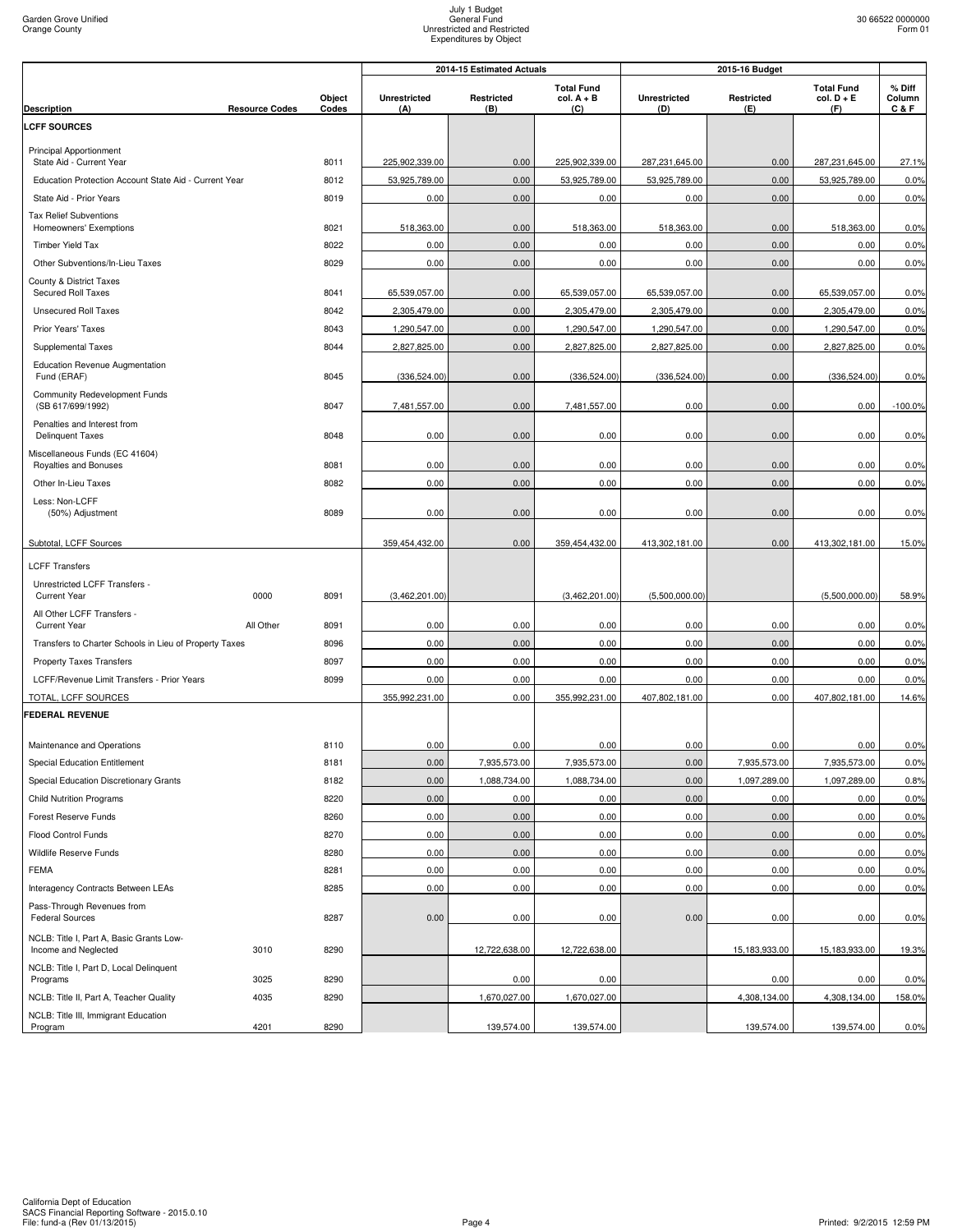|                                                                        |                                      |                 |                            | 2014-15 Estimated Actuals |                                          |                            | 2015-16 Budget    |                                          |                         |
|------------------------------------------------------------------------|--------------------------------------|-----------------|----------------------------|---------------------------|------------------------------------------|----------------------------|-------------------|------------------------------------------|-------------------------|
| <b>Description</b>                                                     | <b>Resource Codes</b>                | Object<br>Codes | <b>Unrestricted</b><br>(A) | Restricted<br>(B)         | <b>Total Fund</b><br>$col. A + B$<br>(C) | <b>Unrestricted</b><br>(D) | Restricted<br>(E) | <b>Total Fund</b><br>$col. D + E$<br>(F) | % Diff<br>Column<br>C&F |
| NCLB: Title III, Limited English Proficient<br>(LEP) Student Program   | 4203                                 | 8290            |                            | 1,866,881.00              | 1,866,881.00                             |                            | 1,884,896.00      | 1,884,896.00                             | 1.0%                    |
| NCLB: Title V, Part B, Public Charter<br>Schools Grant Program (PCSGP) | 4610                                 | 8290            |                            | 0.00                      | 0.00                                     |                            | 0.00              | 0.00                                     | 0.0%                    |
|                                                                        | 3011-3020, 3026-<br>3199, 4036-4126, |                 |                            |                           |                                          |                            |                   |                                          |                         |
| Other No Child Left Behind                                             | 5510                                 | 8290            |                            | 1,686,750.00              | 1,686,750.00                             |                            | 1,672,080.00      | 1,672,080.00                             | $-0.9%$                 |
| Vocational and Applied<br><b>Technology Education</b>                  | 3500-3699                            | 8290            |                            | 427,265.00                | 427,265.00                               |                            | 427,265.00        | 427,265.00                               | 0.0%                    |
| Safe and Drug Free Schools                                             | 3700-3799                            | 8290            |                            | 0.00                      | 0.00                                     |                            | 0.00              | 0.00                                     | 0.0%                    |
| All Other Federal Revenue                                              | All Other                            | 8290            | 0.00                       | 700,000.00                | 700,000.00                               | 0.00                       | 500,000.00        | 500,000.00                               | $-28.6%$                |
| TOTAL, FEDERAL REVENUE                                                 |                                      |                 | 0.00                       | 28,237,442.00             | 28,237,442.00                            | 0.00                       | 33,148,744.00     | 33,148,744.00                            | 17.4%                   |
| <b>OTHER STATE REVENUE</b>                                             |                                      |                 |                            |                           |                                          |                            |                   |                                          |                         |
| Other State Apportionments                                             |                                      |                 |                            |                           |                                          |                            |                   |                                          |                         |
| <b>ROC/P Entitlement</b><br><b>Current Year</b>                        | 6360                                 | 8311            |                            | 0.00                      | 0.00                                     |                            | 0.00              | 0.00                                     | 0.0%                    |
| Prior Years                                                            | 6360                                 | 8319            |                            | 0.00                      | 0.00                                     |                            | 0.00              | 0.00                                     | 0.0%                    |
| Special Education Master Plan<br><b>Current Year</b>                   | 6500                                 | 8311            |                            | 25,173,920.00             | 25,173,920.00                            |                            | 24,424,690.00     | 24,424,690.00                            | $-3.0%$                 |
| <b>Prior Years</b>                                                     | 6500                                 | 8319            |                            | 0.00                      | 0.00                                     |                            | 0.00              | 0.00                                     | 0.0%                    |
| All Other State Apportionments - Current Year                          | All Other                            | 8311            | 0.00                       | 0.00                      | 0.00                                     | 0.00                       | 0.00              | 0.00                                     | 0.0%                    |
| All Other State Apportionments - Prior Years                           | All Other                            | 8319            | 0.00                       | 0.00                      | 0.00                                     | 0.00                       | 0.00              | 0.00                                     | 0.0%                    |
| <b>Child Nutrition Programs</b>                                        |                                      | 8520            | 0.00                       | 0.00                      | 0.00                                     | 0.00                       | 0.00              | 0.00                                     | 0.0%                    |
| Mandated Costs Reimbursements                                          |                                      | 8550            | 4,735,909.00               | 0.00                      | 4,735,909.00                             | 27,981,612.00              | 0.00              | 27,981,612.00                            | 490.8%                  |
| Lottery - Unrestricted and Instructional Materials                     |                                      | 8560            | 6,592,562.00               | 1,888,676.00              | 8,481,238.00                             | 5,982,710.00               | 1,589,158.00      | 7,571,868.00                             | $-10.7%$                |
| <b>Tax Relief Subventions</b><br>Restricted Levies - Other             |                                      |                 |                            |                           |                                          |                            |                   |                                          |                         |
| Homeowners' Exemptions                                                 |                                      | 8575            | 0.00                       | 0.00                      | 0.00                                     | 0.00                       | 0.00              | 0.00                                     | 0.0%                    |
| Other Subventions/In-Lieu Taxes                                        |                                      | 8576            | 0.00                       | 0.00                      | 0.00                                     | 0.00                       | 0.00              | 0.00                                     | 0.0%                    |
| Pass-Through Revenues from<br>State Sources                            |                                      | 8587            | 0.00                       | 0.00                      | 0.00                                     | 0.00                       | 0.00              | 0.00                                     | 0.0%                    |
| School Based Coordination Program                                      | 7250                                 | 8590            |                            | 0.00                      | 0.00                                     |                            | 0.00              | 0.00                                     | 0.0%                    |
| After School Education and Safety (ASES)                               | 6010                                 | 8590            |                            | 5,788,275.00              | 5,788,275.00                             |                            | 5,667,337.00      | 5,667,337.00                             | $-2.1%$                 |
| Charter School Facility Grant                                          | 6030                                 | 8590            |                            | 0.00                      | 0.00                                     |                            | 0.00              | 0.00                                     | 0.0%                    |
| Drug/Alcohol/Tobacco Funds                                             | 6650, 6690                           | 8590            |                            | 0.00                      | 0.00                                     |                            | 0.00              | 0.00                                     | 0.0%                    |
| California Clean Energy Jobs Act                                       | 6230                                 | 8590            |                            | 0.00                      | 0.00                                     |                            | 0.00              | 0.00                                     | 0.0%                    |
| <b>Healthy Start</b>                                                   | 6240                                 | 8590            |                            | 0.00                      | 0.00                                     |                            | 0.00              | 0.00                                     | 0.0%                    |
| American Indian Early Childhood Education                              | 7210                                 | 8590            |                            | 0.00                      | 0.00                                     |                            | 0.00              | 0.00                                     | 0.0%                    |
| Specialized Secondary                                                  | 7370                                 | 8590            |                            | 0.00                      | 0.00                                     |                            | 0.00              | 0.00                                     | 0.0%                    |
| <b>School Community Violence</b><br><b>Prevention Grant</b>            | 7391                                 | 8590            |                            | 0.00                      | 0.00                                     |                            | 0.00              | 0.00                                     | 0.0%                    |
| Quality Education Investment Act                                       | 7400                                 | 8590            |                            | 0.00                      | 0.00                                     |                            | 0.00              | 0.00                                     | 0.0%                    |
| Common Core State Standards<br>Implementation                          | 7405                                 | 8590            |                            | 0.00                      | 0.00                                     |                            | 0.00              | 0.00                                     | 0.0%                    |
| All Other State Revenue                                                | All Other                            | 8590            | 51,509.00                  | 2,889,467.00              | 2,940,976.00                             | 40,000.00                  | 2,945,220.00      | 2,985,220.00                             | 1.5%                    |
| TOTAL, OTHER STATE REVENUE                                             |                                      |                 | 11,379,980.00              | 35,740,338.00             | 47,120,318.00                            | 34,004,322.00              | 34,626,405.00     | 68,630,727.00                            | 45.6%                   |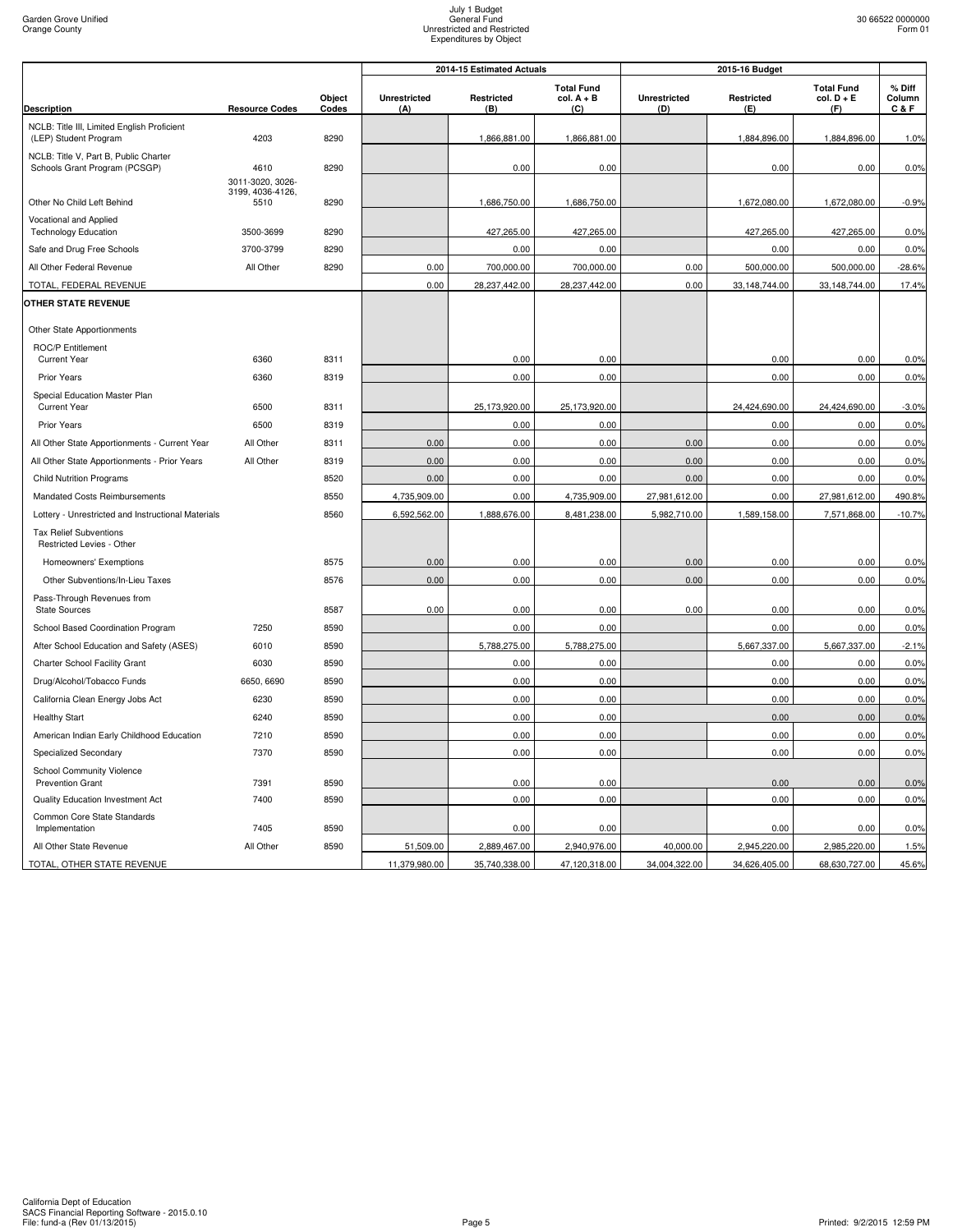|                                                                         |                       |           | 2014-15 Estimated Actuals<br>2015-16 Budget |               |                                   |                     |               |                                   |                  |
|-------------------------------------------------------------------------|-----------------------|-----------|---------------------------------------------|---------------|-----------------------------------|---------------------|---------------|-----------------------------------|------------------|
|                                                                         |                       | Object    | <b>Unrestricted</b>                         | Restricted    | <b>Total Fund</b><br>$col. A + B$ | <b>Unrestricted</b> | Restricted    | <b>Total Fund</b><br>$col. D + E$ | % Diff<br>Column |
| <b>Description</b><br>OTHER LOCAL REVENUE                               | <b>Resource Codes</b> | Codes     | (A)                                         | (B)           | (C)                               | (D)                 | (E)           | (F)                               | C&F              |
|                                                                         |                       |           |                                             |               |                                   |                     |               |                                   |                  |
| Other Local Revenue<br>County and District Taxes                        |                       |           |                                             |               |                                   |                     |               |                                   |                  |
| <b>Other Restricted Levies</b><br>Secured Roll                          |                       | 8615      | 0.00                                        | 0.00          | 0.00                              | 0.00                | 0.00          | 0.00                              | 0.0%             |
| <b>Unsecured Roll</b>                                                   |                       | 8616      | 0.00                                        | 0.00          | 0.00                              | 0.00                | 0.00          | 0.00                              | 0.0%             |
| Prior Years' Taxes                                                      |                       | 8617      | 0.00                                        | 0.00          | 0.00                              | 0.00                | 0.00          | 0.00                              | 0.0%             |
| Supplemental Taxes                                                      |                       | 8618      | 0.00                                        | 0.00          | 0.00                              | 0.00                | 0.00          | 0.00                              | 0.0%             |
| Non-Ad Valorem Taxes<br>Parcel Taxes                                    |                       | 8621      | 0.00                                        | 0.00          | 0.00                              | 0.00                | 0.00          | 0.00                              | 0.0%             |
| Other                                                                   |                       | 8622      | 0.00                                        | 0.00          | 0.00                              | 0.00                | 0.00          | 0.00                              | 0.0%             |
| Community Redevelopment Funds<br>Not Subject to LCFF Deduction          |                       | 8625      | 0.00                                        | 0.00          | 0.00                              | 0.00                | 0.00          | 0.00                              | 0.0%             |
| Penalties and Interest from<br>Delinquent Non-LCFF                      |                       |           |                                             |               |                                   |                     |               |                                   |                  |
| Taxes                                                                   |                       | 8629      | 0.00                                        | 0.00          | 0.00                              | 0.00                | 0.00          | 0.00                              | 0.0%             |
| Sales<br>Sale of Equipment/Supplies                                     |                       | 8631      | 57,789.00                                   | 0.00          | 57,789.00                         | 25,820.00           | 0.00          | 25,820.00                         | $-55.3%$         |
| Sale of Publications                                                    |                       | 8632      | 0.00                                        | 0.00          | 0.00                              | 0.00                | 0.00          | 0.00                              | 0.0%             |
| <b>Food Service Sales</b>                                               |                       | 8634      | 0.00                                        | 0.00          | 0.00                              | 0.00                | 0.00          | 0.00                              | 0.0%             |
| All Other Sales                                                         |                       | 8639      | 0.00                                        | 0.00          | 0.00                              | 0.00                | 0.00          | 0.00                              | 0.0%             |
| Leases and Rentals                                                      |                       | 8650      | 740,000.00                                  | 0.00          | 740,000.00                        | 722,953.00          | 0.00          | 722,953.00                        | $-2.3%$          |
| Interest                                                                |                       | 8660      | 592,003.00                                  | 0.00          | 592,003.00                        | 772,003.00          | 0.00          | 772,003.00                        | 30.4%            |
| Net Increase (Decrease) in the Fair Value<br>of Investments             |                       | 8662      | 0.00                                        | 0.00          | 0.00                              | 0.00                | 0.00          | 0.00                              | 0.0%             |
| Fees and Contracts<br><b>Adult Education Fees</b>                       |                       | 8671      | 0.00                                        | 0.00          | 0.00                              | 0.00                | 0.00          | 0.00                              | 0.0%             |
| Non-Resident Students                                                   |                       | 8672      | 0.00                                        | 0.00          | 0.00                              | 0.00                | 0.00          | 0.00                              | 0.0%             |
| Transportation Fees From Individuals                                    |                       | 8675      | 0.00                                        | 0.00          | 0.00                              | 0.00                | 0.00          | 0.00                              | 0.0%             |
| <b>Interagency Services</b>                                             |                       | 8677      | 0.00                                        | 5,960,187.00  | 5,960,187.00                      | 0.00                | 1,764,780.00  | 1,764,780.00                      | $-70.4%$         |
| Mitigation/Developer Fees                                               |                       | 8681      | 0.00                                        | 0.00          | 0.00                              | 0.00                | 0.00          | 0.00                              | 0.0%             |
| All Other Fees and Contracts                                            |                       | 8689      | 8,800.00                                    | 0.00          | 8,800.00                          | 8,325.00            | 0.00          | 8,325.00                          | $-5.4%$          |
| Other Local Revenue<br>Plus: Misc Funds Non-LCFF<br>(50%) Adjustment    |                       | 8691      | 0.00                                        | 0.00          | 0.00                              | 0.00                | 0.00          | 0.00                              | 0.0%             |
| Pass-Through Revenues From<br><b>Local Sources</b>                      |                       | 8697      | 0.00                                        | 0.00          | 0.00                              | 0.00                | 0.00          | 0.00                              | 0.0%             |
| All Other Local Revenue                                                 |                       | 8699      | 2,015,904.00                                | 3,789,487.00  | 5,805,391.00                      | 933,538.00          | 2,156,525.00  | 3,090,063.00                      | $-46.8%$         |
| Tuition                                                                 |                       | 8710      | 220,000.00                                  | 0.00          | 220,000.00                        | 220,000.00          | 0.00          | 220,000.00                        | 0.0%             |
| All Other Transfers In                                                  |                       | 8781-8783 | 0.00                                        | 0.00          | 0.00                              | 0.00                | 0.00          | 0.00                              | 0.0%             |
| <b>Transfers of Apportionments</b><br>Special Education SELPA Transfers |                       |           |                                             |               |                                   |                     |               |                                   |                  |
| From Districts or Charter Schools                                       | 6500                  | 8791      |                                             | 0.00          | 0.00                              |                     | 0.00          | 0.00                              | 0.0%             |
| From County Offices                                                     | 6500                  | 8792      |                                             | 0.00          | 0.00                              |                     | 0.00          | 0.00                              | 0.0%             |
| From JPAs                                                               | 6500                  | 8793      |                                             | 0.00          | 0.00                              |                     | 0.00          | 0.00                              | 0.0%             |
| ROC/P Transfers<br>From Districts or Charter Schools                    | 6360                  | 8791      |                                             | 0.00          | 0.00                              |                     | 0.00          | 0.00                              | 0.0%             |
| From County Offices                                                     | 6360                  | 8792      |                                             | 0.00          | 0.00                              |                     | 0.00          | 0.00                              | 0.0%             |
| From JPAs                                                               | 6360                  | 8793      |                                             | 0.00          | 0.00                              |                     | 0.00          | 0.00                              | 0.0%             |
| Other Transfers of Apportionments<br>From Districts or Charter Schools  | All Other             | 8791      | 0.00                                        | 0.00          | 0.00                              | 0.00                | 0.00          | 0.00                              | 0.0%             |
| From County Offices                                                     | All Other             | 8792      | 0.00                                        | 0.00          | 0.00                              | 0.00                | 0.00          | 0.00                              | 0.0%             |
| From JPAs                                                               | All Other             | 8793      | 0.00                                        | 0.00          | 0.00                              | 0.00                | 0.00          | 0.00                              | 0.0%             |
| All Other Transfers In from All Others                                  |                       | 8799      | 0.00                                        | 0.00          | 0.00                              | 0.00                | 0.00          | 0.00                              | 0.0%             |
| TOTAL, OTHER LOCAL REVENUE                                              |                       |           | 3,634,496.00                                | 9,749,674.00  | 13,384,170.00                     | 2,682,639.00        | 3,921,305.00  | 6,603,944.00                      | $-50.7%$         |
|                                                                         |                       |           |                                             |               |                                   |                     |               |                                   |                  |
| TOTAL, REVENUES                                                         |                       |           | 371,006,707.00                              | 73,727,454.00 | 444,734,161.00                    | 444,489,142.00      | 71,696,454.00 | 516,185,596.00                    | 16.1%            |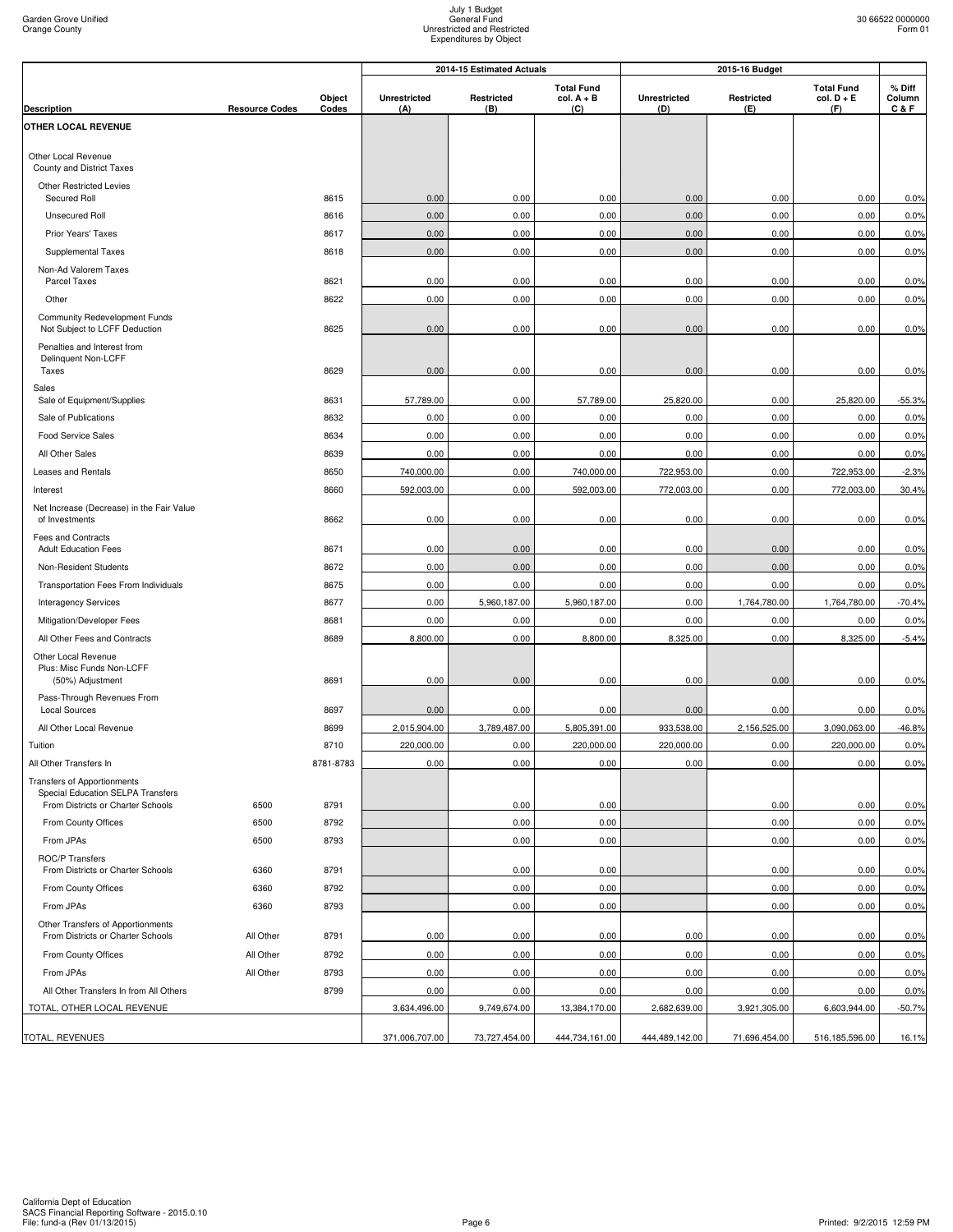|                                                              |                     | 2014-15 Estimated Actuals<br>2015-16 Budget |                   |                                          |                            |                   |                                          |                         |
|--------------------------------------------------------------|---------------------|---------------------------------------------|-------------------|------------------------------------------|----------------------------|-------------------|------------------------------------------|-------------------------|
| <b>Resource Codes</b><br><b>Description</b>                  | Object<br>Codes     | <b>Unrestricted</b><br>(A)                  | Restricted<br>(B) | <b>Total Fund</b><br>$col. A + B$<br>(C) | <b>Unrestricted</b><br>(D) | Restricted<br>(E) | <b>Total Fund</b><br>$col. D + E$<br>(F) | % Diff<br>Column<br>C&F |
| <b>CERTIFICATED SALARIES</b>                                 |                     |                                             |                   |                                          |                            |                   |                                          |                         |
|                                                              |                     |                                             |                   |                                          |                            |                   |                                          |                         |
| Certificated Teachers' Salaries                              | 1100                | 147,473,652.00                              | 30,680,978.00     | 178,154,630.00                           | 160,951,546.00             | 29,365,980.00     | 190,317,526.00                           | 6.8%                    |
| Certificated Pupil Support Salaries                          | 1200                | 6,777,129.00                                | 2,462,443.00      | 9,239,572.00                             | 7,343,524.00               | 2,803,940.00      | 10,147,464.00                            | 9.8%                    |
| Certificated Supervisors' and Administrators' Salaries       | 1300                | 14,646,995.00                               | 2,506,761.00      | 17,153,756.00                            | 15,322,915.00              | 2,650,108.00      | 17,973,023.00                            | 4.8%                    |
| <b>Other Certificated Salaries</b>                           | 1900                | 1,577,661.00                                | 4,253,876.00      | 5,831,537.00                             | 1,476,439.00               | 4,702,831.00      | 6,179,270.00                             | 6.0%                    |
| TOTAL, CERTIFICATED SALARIES                                 |                     | 170,475,437.00                              | 39,904,058.00     | 210,379,495.00                           | 185,094,424.00             | 39,522,859.00     | 224,617,283.00                           | 6.8%                    |
| <b>CLASSIFIED SALARIES</b>                                   |                     |                                             |                   |                                          |                            |                   |                                          |                         |
|                                                              |                     |                                             |                   |                                          |                            |                   |                                          |                         |
| <b>Classified Instructional Salaries</b>                     | 2100                | 1,788,187.00                                | 13,185,475.00     | 14,973,662.00                            | 1,669,308.00               | 14,362,303.00     | 16,031,611.00                            | 7.1%                    |
| <b>Classified Support Salaries</b>                           | 2200                | 25,332,016.00                               | 9,002,753.00      | 34,334,769.00                            | 26,766,277.00              | 10,192,078.00     | 36,958,355.00                            | 7.6%                    |
| Classified Supervisors' and Administrators' Salaries         | 2300                | 2,320,239.00                                | 71,957.00         | 2,392,196.00                             | 2,610,503.00               | 125,330.00        | 2,735,833.00                             | 14.4%                   |
| Clerical, Technical and Office Salaries                      | 2400                | 14,403,856.00                               | 1,072,047.00      | 15,475,903.00                            | 15,715,080.00              | 1,168,361.00      | 16,883,441.00                            | 9.1%                    |
| <b>Other Classified Salaries</b>                             | 2900                | 1,577,091.00                                | 1,011,044.00      | 2,588,135.00                             | 1,478,510.00               | 84,900.00         | 1,563,410.00                             | $-39.6%$                |
| TOTAL, CLASSIFIED SALARIES                                   |                     | 45,421,389.00                               | 24,343,276.00     | 69,764,665.00                            | 48,239,678.00              | 25,932,972.00     | 74,172,650.00                            | 6.3%                    |
| <b>EMPLOYEE BENEFITS</b>                                     |                     |                                             |                   |                                          |                            |                   |                                          |                         |
| <b>STRS</b>                                                  | 3101-3102           | 15,024,876.00                               | 3,465,709.00      | 18,490,585.00                            | 19,660,999.00              | 4,199,906.00      | 23,860,905.00                            | 29.0%                   |
| PERS                                                         | 3201-3202           | 4,378,418.00                                | 1,990,849.00      | 6,369,267.00                             | 5,020,140.00               | 2,317,524.00      | 7,337,664.00                             | 15.2%                   |
| OASDI/Medicare/Alternative                                   | 3301-3302           | 5,789,843.00                                | 2,448,417.00      | 8,238,260.00                             | 6,397,089.00               | 2,581,956.00      | 8,979,045.00                             | 9.0%                    |
| <b>Health and Welfare Benefits</b>                           | 3401-3402           | 37,118,560.00                               | 10,170,323.00     | 47,288,883.00                            | 46,638,172.00              | 13,046,158.00     | 59,684,330.00                            | 26.2%                   |
| Unemployment Insurance                                       | 3501-3502           | 106,910.00                                  | 32,717.00         | 139,627.00                               | 116,923.00                 | 32,817.00         | 149,740.00                               | 7.2%                    |
| Workers' Compensation                                        | 3601-3602           |                                             | 1,604,800.00      |                                          |                            | 1,636,510.00      | 7,473,890.00                             | 7.0%                    |
|                                                              |                     | 5,382,624.00                                |                   | 6,987,424.00                             | 5,837,380.00               |                   |                                          |                         |
| OPEB, Allocated                                              | 3701-3702           | 4,266,873.00                                | 0.00              | 4,266,873.00                             | 4,638,627.00               | 0.00              | 4,638,627.00                             | 8.7%                    |
| OPEB, Active Employees                                       | 3751-3752           | 1,583,067.00                                | 465,068.00        | 2,048,135.00                             | 1,711,742.00               | 479,021.00        | 2,190,763.00                             | 7.0%                    |
| Other Employee Benefits                                      | 3901-3902           | 0.00                                        | 0.00              | 0.00                                     | 0.00                       | 0.00              | 0.00                                     | 0.0%                    |
| TOTAL, EMPLOYEE BENEFITS                                     |                     | 73,651,171.00                               | 20,177,883.00     | 93,829,054.00                            | 90,021,072.00              | 24,293,892.00     | 114,314,964.00                           | 21.8%                   |
| <b>BOOKS AND SUPPLIES</b>                                    |                     |                                             |                   |                                          |                            |                   |                                          |                         |
| Approved Textbooks and Core Curricula Materials              | 4100                | 1,145,661.00                                | 2,194,892.00      | 3,340,553.00                             | 5,560,000.00               | 29,310.00         | 5,589,310.00                             | 67.3%                   |
| Books and Other Reference Materials                          | 4200                | 132,390.00                                  | 513,050.00        | 645,440.00                               | 26,110.00                  | 511.00            | 26,621.00                                | $-95.9%$                |
| Materials and Supplies                                       | 4300                | 6,149,623.00                                | 9,528,176.00      | 15,677,799.00                            | 12,124,703.00              | 19,034,916.00     | 31,159,619.00                            | 98.7%                   |
| Noncapitalized Equipment                                     | 4400                | 1,463,504.00                                | 2,756,173.00      | 4,219,677.00                             | 696,508.00                 | 81,694.00         | 778,202.00                               | $-81.6%$                |
| Food                                                         | 4700                | 0.00                                        | 0.00              | 0.00                                     | 0.00                       | 0.00              | 0.00                                     | 0.0%                    |
| TOTAL, BOOKS AND SUPPLIES                                    |                     | 8,891,178.00                                | 14,992,291.00     | 23,883,469.00                            | 18,407,321.00              | 19,146,431.00     | 37,553,752.00                            | 57.2%                   |
| SERVICES AND OTHER OPERATING EXPENDITURES                    |                     |                                             |                   |                                          |                            |                   |                                          |                         |
| Subagreements for Services                                   | 5100                | 2,775,000.00                                | 16,260,460.00     | 19,035,460.00                            | 2,775,000.00               | 9,206,013.00      | 11,981,013.00                            | $-37.1%$                |
| <b>Travel and Conferences</b>                                | 5200                | 308,151.00                                  | 258,898.00        | 567,049.00                               | 162,591.00                 | 111,360.00        | 273,951.00                               | $-51.7%$                |
|                                                              |                     |                                             |                   | 98,445.00                                |                            | 2,050.00          |                                          |                         |
| Dues and Memberships                                         | 5300<br>5400 - 5450 | 37,880.00                                   | 60,565.00<br>0.00 |                                          | 39,536.00<br>1,696,230.00  | 0.00              | 41,586.00<br>1,696,230.00                | $-57.8%$                |
| Insurance                                                    |                     | 1,575,168.00                                |                   | 1,575,168.00                             |                            |                   |                                          | 7.7%                    |
| Operations and Housekeeping<br>Services                      | 5500                | 8,550,393.00                                | 0.00              | 8,550,393.00                             | 10,709,272.00              | 0.00              | 10,709,272.00                            | 25.2%                   |
| Rentals, Leases, Repairs, and<br>Noncapitalized Improvements | 5600                | 964,428.00                                  | 284,011.00        | 1,248,439.00                             | 839,371.00                 | 255,189.00        | 1,094,560.00                             | $-12.3%$                |
| <b>Transfers of Direct Costs</b>                             | 5710                | (472, 206.00)                               | 472,206.00        | 0.00                                     | (464, 462.00)              | 464,462.00        | 0.00                                     | 0.0%                    |
| Transfers of Direct Costs - Interfund                        | 5750                | (2,490,409.00)                              | 315.00            | (2,490,094.00)                           | (2,032,395.00)             | 0.00              | (2,032,395.00)                           | $-18.4%$                |
| Professional/Consulting Services and                         |                     |                                             |                   |                                          |                            |                   |                                          |                         |
| <b>Operating Expenditures</b>                                | 5800                | 4,440,328.00                                | 6,486,436.00      | 10,926,764.00                            | 3,128,000.00               | 10,853,571.00     | 13,981,571.00                            | 28.0%                   |
| Communications                                               | 5900                | 511,453.00                                  | 47,064.00         | 558,517.00                               | 691,415.00                 | 44,556.00         | 735,971.00                               | 31.8%                   |
| TOTAL, SERVICES AND OTHER<br>OPERATING EXPENDITURES          |                     | 16,200,186.00                               | 23,869,955.00     | 40,070,141.00                            | 17,544,558.00              | 20,937,201.00     | 38,481,759.00                            | $-4.0%$                 |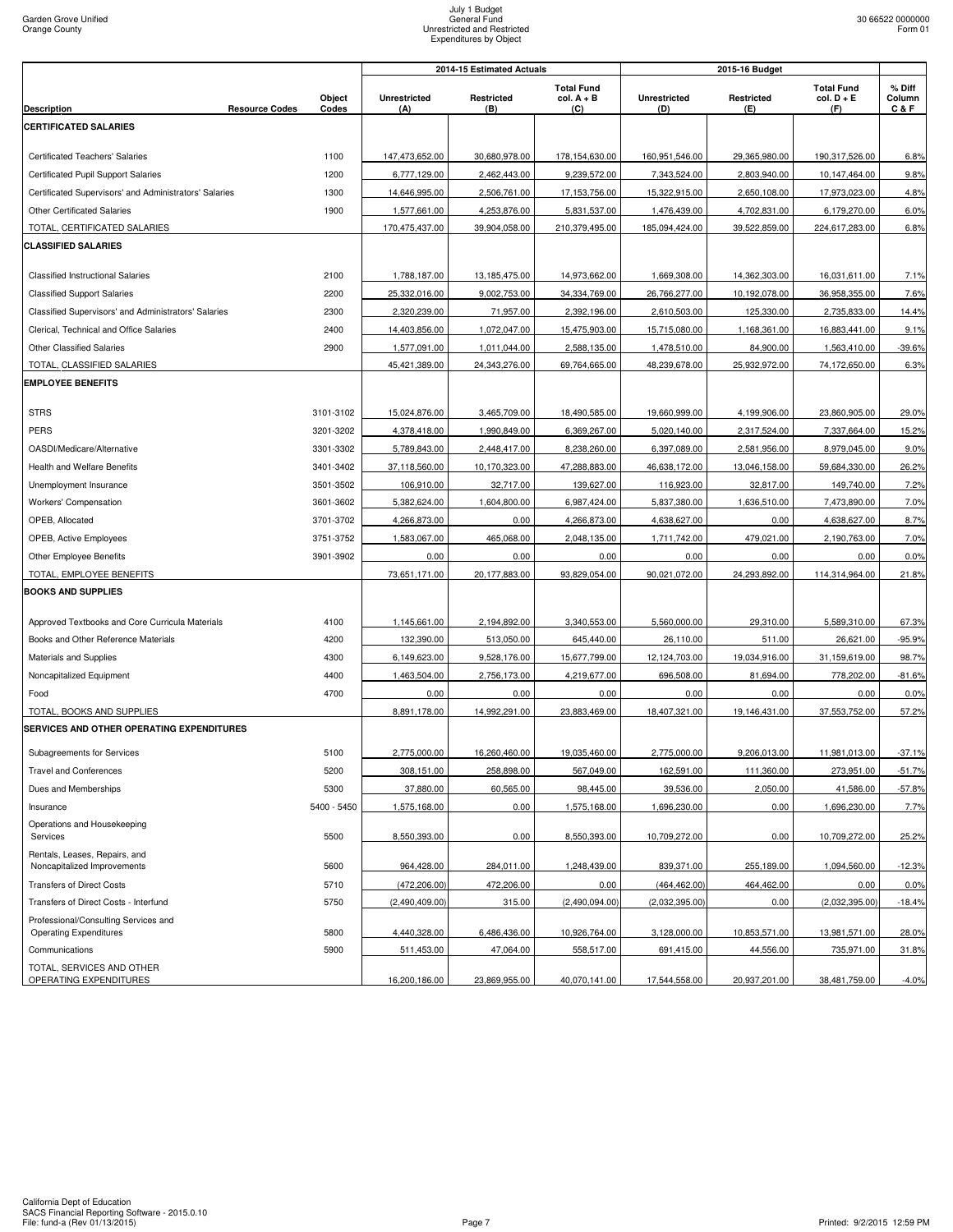|                                                                                            |                       |                 |                            | 2014-15 Estimated Actuals |                                          | 2015-16 Budget             |                   |                                          |                         |
|--------------------------------------------------------------------------------------------|-----------------------|-----------------|----------------------------|---------------------------|------------------------------------------|----------------------------|-------------------|------------------------------------------|-------------------------|
| <b>Description</b>                                                                         | <b>Resource Codes</b> | Object<br>Codes | <b>Unrestricted</b><br>(A) | Restricted<br>(B)         | <b>Total Fund</b><br>$col. A + B$<br>(C) | <b>Unrestricted</b><br>(D) | Restricted<br>(E) | <b>Total Fund</b><br>$col. D + E$<br>(F) | % Diff<br>Column<br>C&F |
| <b>CAPITAL OUTLAY</b>                                                                      |                       |                 |                            |                           |                                          |                            |                   |                                          |                         |
|                                                                                            |                       |                 |                            |                           |                                          |                            |                   |                                          |                         |
| Land                                                                                       |                       | 6100            | 0.00                       | 0.00                      | 0.00                                     | 0.00                       | 0.00              | 0.00                                     | 0.0%                    |
| Land Improvements                                                                          |                       | 6170            | 0.00                       | 0.00                      | 0.00                                     | 0.00                       | 0.00              | 0.00                                     | 0.0%                    |
| Buildings and Improvements of Buildings                                                    |                       | 6200            | 2,998,726.00               | 1,298.00                  | 3,000,024.00                             | 1,456,351.00               | 0.00              | 1,456,351.00                             | $-51.5%$                |
| Books and Media for New School Libraries<br>or Major Expansion of School Libraries         |                       | 6300            | 0.00                       | 0.00                      | 0.00                                     | 0.00                       | 0.00              | 0.00                                     | 0.0%                    |
| Equipment                                                                                  |                       | 6400            | 2,538,062.00               | 184,530.00                | 2,722,592.00                             | 3,210,000.00               | 0.00              | 3,210,000.00                             | 17.9%                   |
| Equipment Replacement                                                                      |                       | 6500            | 139,837.00                 | 0.00                      | 139,837.00                               | 200,000.00                 | 0.00              | 200,000.00                               | 43.0%                   |
| TOTAL, CAPITAL OUTLAY                                                                      |                       |                 | 5,676,625.00               | 185,828.00                | 5,862,453.00                             | 4,866,351.00               | 0.00              | 4,866,351.00                             | $-17.0%$                |
| <b>OTHER OUTGO (excluding Transfers of Indirect Costs)</b>                                 |                       |                 |                            |                           |                                          |                            |                   |                                          |                         |
| Tuition                                                                                    |                       |                 |                            |                           |                                          |                            |                   |                                          |                         |
| Tuition for Instruction Under Interdistrict                                                |                       |                 |                            |                           |                                          |                            |                   |                                          |                         |
| Attendance Agreements                                                                      |                       | 7110            | 0.00                       | 0.00                      | 0.00                                     | 0.00                       | 0.00              | 0.00                                     | 0.0%                    |
| <b>State Special Schools</b>                                                               |                       | 7130            | 35,000.00                  | 0.00                      | 35,000.00                                | 35,000.00                  | 0.00              | 35,000.00                                | 0.0%                    |
| Tuition, Excess Costs, and/or Deficit Payments<br>Payments to Districts or Charter Schools |                       | 7141            | 0.00                       | 700,000.00                | 700,000.00                               | 0.00                       | 700,000.00        | 700,000.00                               | 0.0%                    |
| Payments to County Offices                                                                 |                       | 7142            | 2,663,911.00               | 2,682,319.00              | 5,346,230.00                             | 2,500,000.00               | 2,646,057.00      | 5,146,057.00                             | $-3.7%$                 |
| Payments to JPAs                                                                           |                       | 7143            | 0.00                       | 0.00                      | 0.00                                     | 0.00                       | 0.00              | 0.00                                     | 0.0%                    |
| Transfers of Pass-Through Revenues<br>To Districts or Charter Schools                      |                       | 7211            | 0.00                       | 0.00                      | 0.00                                     | 0.00                       | 0.00              | 0.00                                     | 0.0%                    |
| To County Offices                                                                          |                       | 7212            | 0.00                       | 0.00                      | 0.00                                     | 0.00                       | 0.00              | 0.00                                     | 0.0%                    |
| To JPAs                                                                                    |                       | 7213            | 0.00                       | 0.00                      | 0.00                                     | 0.00                       | 0.00              | 0.00                                     | 0.0%                    |
| Special Education SELPA Transfers of Apportionments                                        |                       |                 |                            |                           |                                          |                            |                   |                                          |                         |
| To Districts or Charter Schools                                                            | 6500                  | 7221            |                            | 0.00                      | 0.00                                     |                            | 0.00              | 0.00                                     | 0.0%                    |
| To County Offices                                                                          | 6500                  | 7222            |                            | 0.00                      | 0.00                                     |                            | 0.00              | 0.00                                     | 0.0%                    |
| To JPAs                                                                                    | 6500                  | 7223            |                            | 0.00                      | 0.00                                     |                            | 0.00              | 0.00                                     | 0.0%                    |
| ROC/P Transfers of Apportionments<br>To Districts or Charter Schools                       | 6360                  | 7221            |                            | 0.00                      | 0.00                                     |                            | 0.00              | 0.00                                     | 0.0%                    |
| To County Offices                                                                          | 6360                  | 7222            |                            | 0.00                      | 0.00                                     |                            | 0.00              | 0.00                                     | 0.0%                    |
| To JPAs                                                                                    | 6360                  | 7223            |                            | 0.00                      | 0.00                                     |                            | 0.00              | 0.00                                     | 0.0%                    |
| Other Transfers of Apportionments                                                          | All Other             | 7221-7223       | 0.00                       | 0.00                      | 0.00                                     | 0.00                       | 0.00              | 0.00                                     | 0.0%                    |
| All Other Transfers                                                                        |                       | 7281-7283       | 0.00                       | 0.00                      | 0.00                                     | 0.00                       | 0.00              | 0.00                                     | 0.0%                    |
| All Other Transfers Out to All Others                                                      |                       | 7299            | 0.00                       | 0.00                      | 0.00                                     | 0.00                       | 0.00              | 0.00                                     | 0.0%                    |
| Debt Service<br>Debt Service - Interest                                                    |                       | 7438            | 20,225.00                  | 3,401.00                  | 23,626.00                                | 14,658.00                  | 850.00            | 15,508.00                                | $-34.4%$                |
| Other Debt Service - Principal                                                             |                       | 7439            | 62,971.00                  | 19,961.00                 | 82,932.00                                | 68,539.00                  | 21,276.00         | 89,815.00                                | 8.3%                    |
| TOTAL, OTHER OUTGO (excluding Transfers of Indirect Costs)                                 |                       |                 | 2,782,107.00               | 3,405,681.00              | 6,187,788.00                             | 2,618,197.00               | 3,368,183.00      | 5,986,380.00                             | $-3.3%$                 |
| OTHER OUTGO - TRANSFERS OF INDIRECT COSTS                                                  |                       |                 |                            |                           |                                          |                            |                   |                                          |                         |
| <b>Transfers of Indirect Costs</b>                                                         |                       | 7310            | (3,243,147.00)             | 3,243,147.00              | 0.00                                     | (3,663,746.00)             | 3,663,746.00      | 0.00                                     | 0.0%                    |
| Transfers of Indirect Costs - Interfund                                                    |                       | 7350            | (816, 221.00)              | 0.00                      | (816, 221.00)                            | (991, 463.00)              | 0.00              | (991, 463.00)                            | 21.5%                   |
| TOTAL, OTHER OUTGO - TRANSFERS OF INDIRECT COSTS                                           |                       |                 | (4,059,368.00)             | 3,243,147.00              | (816, 221.00)                            | (4,655,209.00)             | 3,663,746.00      | (991, 463.00)                            | 21.5%                   |
|                                                                                            |                       |                 |                            |                           |                                          |                            |                   |                                          |                         |
| TOTAL, EXPENDITURES                                                                        |                       |                 | 319,038,725.00             | 130,122,119.00            | 449,160,844.00                           | 362,136,392.00             | 136,865,284.00    | 499,001,676.00                           | 11.1%                   |